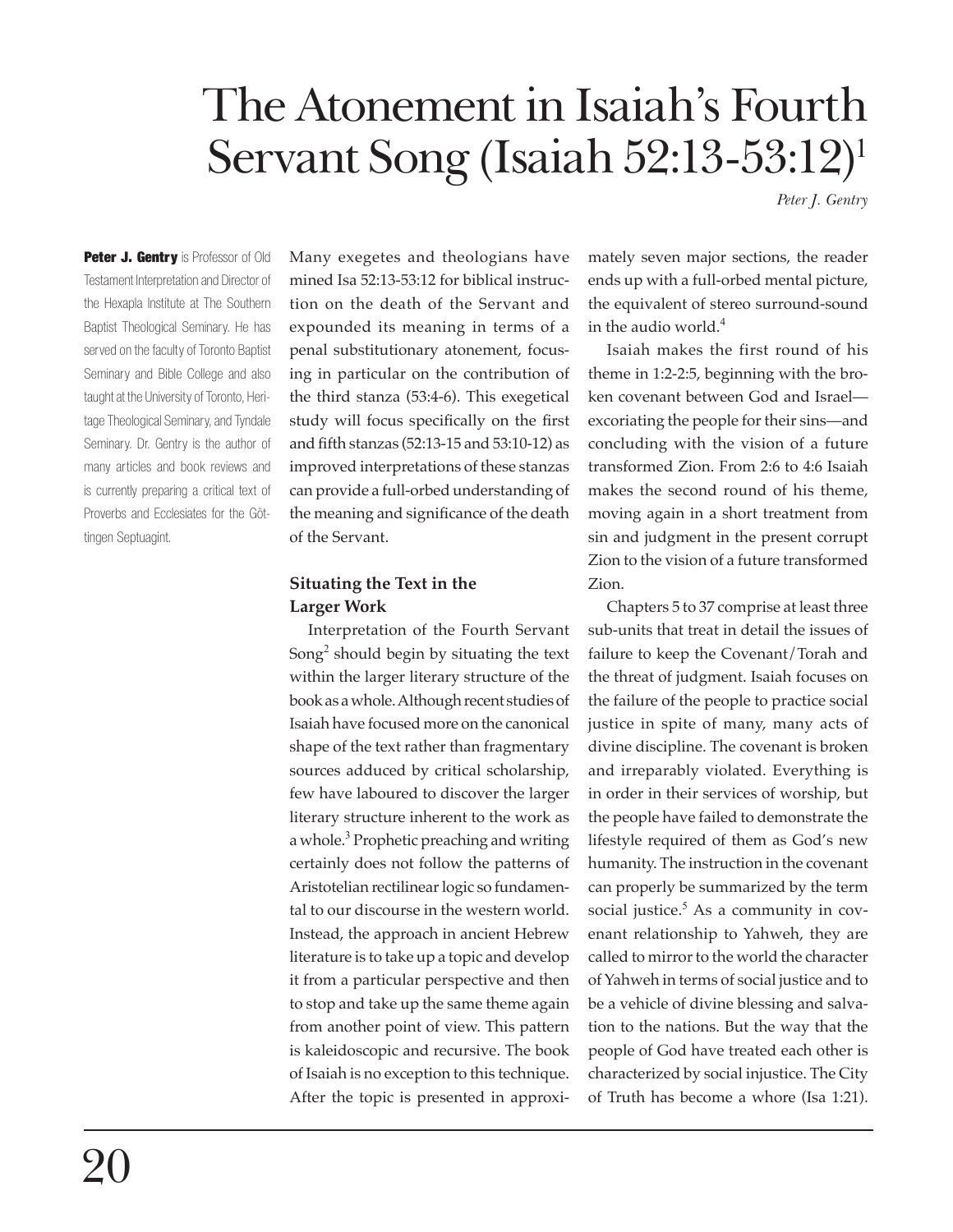The Lord has no choice now but to fulfill the gravest curses and threats entailed in the Covenant in Deut 28. The final threat is exile, and this theme is taken up in chapters 5-37.

The Fourth Servant Song is found in the sixth section of thematic treatment (covering chapters 38 to 55), which is focused in particular on comfort and redemption for both Zion and the world. The following outline, adapted from the commentaries by Motyer,<sup>6</sup> is effective in clarifying the movement of thought in this cycle dealing with the transformation of Zion in the old creation to Zion in the new creation:

Isaiah 38-55: The Book of the Servant

- A. Historical Prologue: Hezekiah's Fatal Choice (38:1-39:8)
- B1 . Universal Consolation (40:1-42:17) 1. The Consolation of Israel (40:1-41:20)
	- 2. The Consolation of the Gentiles (41:21-42:17)
- C1 . Promises of Redemption (42:18-44:23)
	- 1. Release (42:18-43:21)
	- 2. Forgiveness (43:22-44:23)
- C2 . Agents of Redemption (44:24-53:12) 1. Cyrus: liberation (44:24-48:22) 2. Servant: atonement (49:1-53:12)
- B2 . Universal Proclamation (54:1-55:13) 1. The Call to Zion (54:1-17)
	- 2. The Call to the World (55:1-13)

The larger literary structure is crucial to correct interpretation of the Fourth Servant Song in at least three ways.

First, the outline of the literary structure of Isaiah 38-55 shows that the return from exile involves two distinct issues and stages. As already noted, Isaiah 38-55 looks farther into the future, beyond the judgment of exile, to the comfort and consolation of Israel, i.e., bringing them back from exile. Then the Lord will establish Zion as the people / place where all nations will seek his instruction for social justice. This is described in the language

of the Exodus so that the return from the Babylonian exile will be nothing less than a new Exodus—indeed a greater Exodus!<sup>7</sup> This new Exodus is also described by the term "redeem" (*gā*'*al*) which refers to the duties of the nearest relative. Since by virtue of the Mosaic Covenant Yahweh is Israel's nearest relative, he will "buy back" his people from exile as he once delivered them from bondage and slavery in Egypt. The return from exile, however, is not a simple task. The promises of redemption are divided into two distinct sections: release (42:18-43:21) and forgiveness (43:22-44:23). Release refers to bringing the people physically out of exile in Babylon and back to their own land; forgiveness entails dealing fully and finally with their sin and the broken covenant. It has been neatly expressed that you can take the people out of Babylon, but how do you get Babylon out of the people?<sup>8</sup> The books of Ezra and Nehemiah show that the people have returned from exile, but have not changed at all in terms of their relationship to God: the failure to practice social justice remains a central problem. That is why for a post-exilic prophet like Zechariah the return from exile is both a present reality and a future hope. The exile will be over only when God deals with their sin and renews the covenant, the temple is rebuilt and the Lord returns to dwell in the midst of his people as King. Zechariah 3:9 and 5:11 show that the forgiveness of sins is still future. Indeed, the major point of Daniel's Vision of Seventy Weeks is that the exile will not be over in seventy years, but rather in seventy weeks of years: "seventy sevens are decreed for your people and your holy city to finish transgression, to put an end to sin, to atone for wickedness, to bring in everlasting righteousness, to seal up vision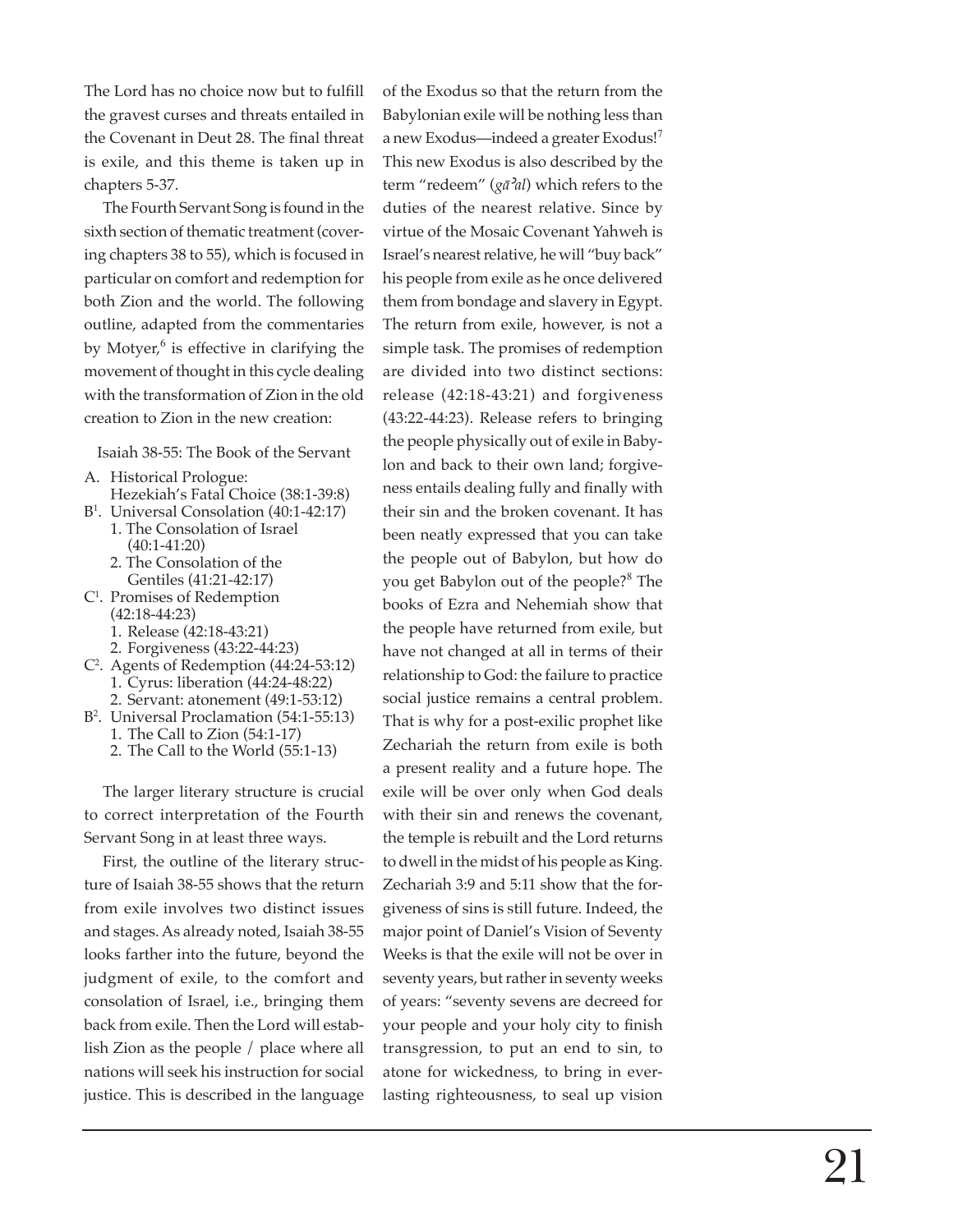and prophecy and to anoint the Holy of Holies" (Dan 9:24). So there are two issues in the return from exile: physical return from Babylon and spiritual deliverance from bondage and slavery to sin. And corresponding to these two issues there are two distinct agents of redemption: Cyrus and the Servant. The former will bring about the first task: physical return to the land of Israel (44:24-48:22); the latter will bring about the second task: the forgiveness of sins (49:1-53:12).

This first point cannot be emphasised sufficiently. One's doctrine of atonement is an understanding of what God *does* as an answer to a problem.<sup>9</sup> One's understanding of the problem determines one's understanding of the solution. The literary structure makes abundantly clear that the work of the Servant is to deal with the sin of Israel (and it turns out, also of the nations). Texts in the section entitled Promises of Redemption that address the issue most pointedly are 42:23-25, 43:22- 28, 44:21-23. The last of these is worth citation and a brief comment:

Remember these things, O Jacob, for you are my servant, O Israel.

- I have made you, you are my servant; O Israel, I will not forget you. I have swept away your offenses
- like a cloud, your sins like the morning mist. Return to me, for I have redeemed
- you (NIV).

This passage is programmatic for Isaiah 53 showing that what will be involved is the permanent removal of offenses and sins as an act of redemption. The Hebrew word "redeem"<sup>10</sup> comes from the Torah and refers to the duty of the nearest relative to buy back their kin when either their property is mortgaged (Lev 25:23-38) or their person is enslaved (Lev 25:39-55). The Mosaic Covenant establishes Yahweh as Israel's nearest relative (Exod 24) and the Exodus is a picture of this work. Thus the work of the Servant will bring about a deliverance from bondage to sin.

Second, the larger literary structure clarifies why there is a gap in the text between the first of the servant songs (42:1-9) and the last three (49:1-13, 50:4- 9, 52:13-53:12). The first Servant Song belongs to the introductory opening section which is devoted to the theme of the consolation of Israel and of the nations (40:1-42:17). The Abrahamic Covenant undergirds this introductory section. At the heart of the covenant with Abraham is the promise that blessing will come to the entire world through Abraham and his family, Israel. The arrangement in this section is important. The consolation of Israel comes first because at this time Israel is under a curse; she is part of the problem and not part of the solution. First God must console and restore Israel and only then can he use Israel to be an instrument of consolation and restoration for all the nations. After consolation is defined in terms of redemption (1) from exile and (2) from sin in 42:18-44:23, Isaiah describes in 44:24-53:12 the work of Cyrus to accomplish the former before proceeding to develop the work of the Servant of the Lord to accomplish the latter. At this point three passages on the Servant of the Lord are placed together to focus on redemption from sin. Each passage consists of a first presentation of the topic, a comment as a second presentation of the topic, and a response section:<sup>11</sup>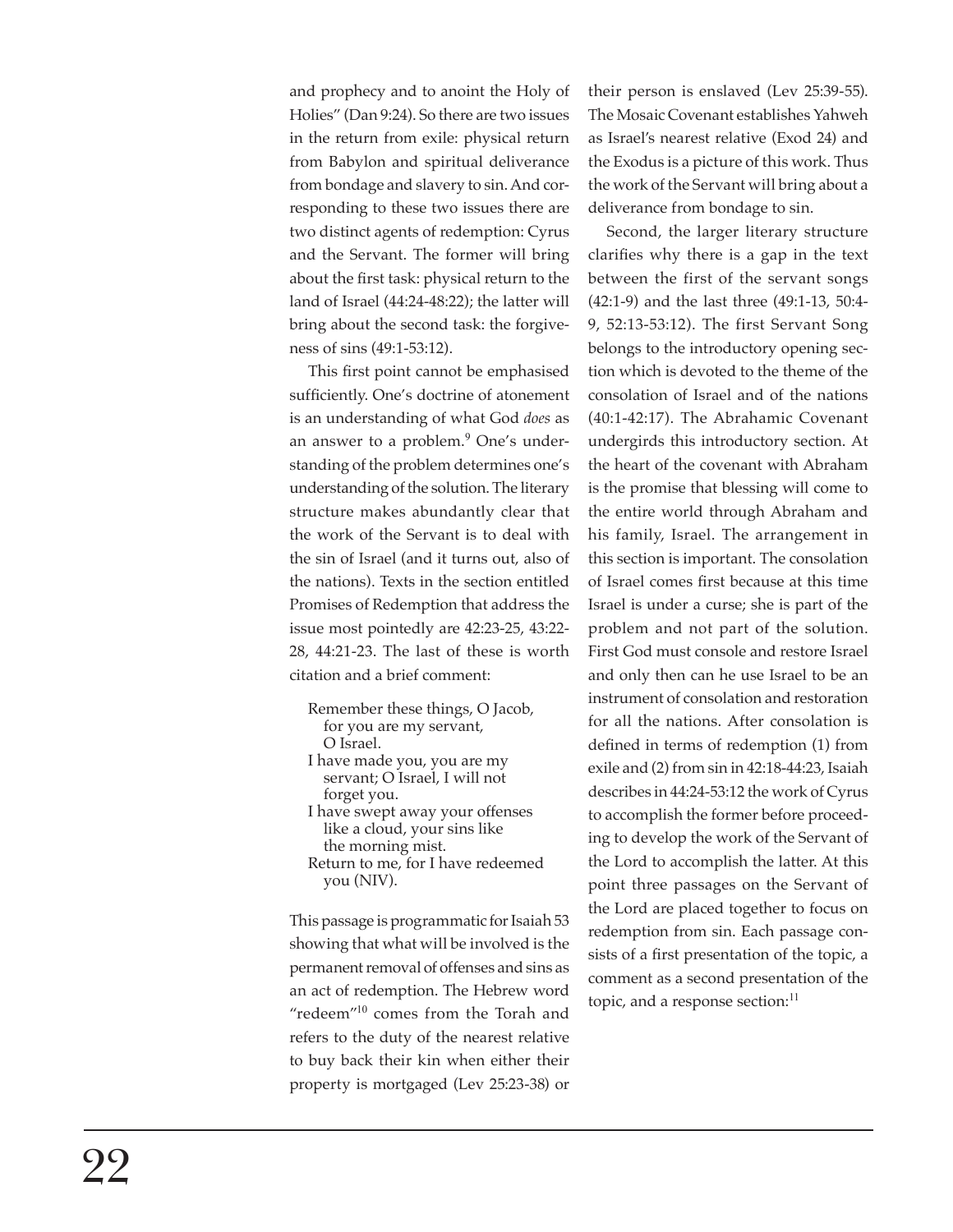Outline of Isaiah 49:1-55:13

A 1 . The Servant's Double Mission: Israel and the World (49:1-6) B 1 . Comment: Mission to World and Israel Confirmed (49:7-13) C 1 . Response: Zion Despondent and Unresponsive (49:14-50:3) A2 . The Servant Obedient and Responsive in Suffering (50:4-9) B 2 . Comment: The Obedient and the Self-Willed (50:10-11) C 2 . Zion Summoned to Respond (51:1-52:12) A3 . The Servant Successful, Sin-bearing and Triumphant (52:13-53:12) B 3 . Response: Invitation to Israel and the World (54:1-55:13)

Third, the literary structure sheds light on the identity of the servant. Debate over the identity of the servant has literally raged for centuries and continues to the present time unabated.<sup>12</sup> One good reason for this debate is in the text itself: it is characteristic of Isaianic style to begin discussing a topic in an ambiguous and mysterious manner and to add critical information bit by bit until the matter is plain.<sup>13</sup> For example, in the oracle against Babylon in 21:1-9, Isaiah begins by talking about the wilderness by the sea. Only at the end, in v. 9, does one realize that the prophet is speaking about Babylon. Isaiah's presentation of the Servant of Yahweh is similar. At the start in 41:8, the servant is Israel, who in the biblical theological scheme of the larger story has inherited the Adamic roles of son of God and servant king, and who in the covenant at Sinai in Exod 19:5-6 was called to be a holy nation and a kingdom of priests. The servant, however, seems to be deaf and disobedient in 42:18-19. This contradicts the picture of the servant in 42:1-9 and especially in 50:4-11. Israel as a servant is in dire need herself, not just of rescue from exile and all that entails, but also of a full resolution of the problem of a broken covenant relationship (e.g., 43:22-28). Idolatry and social injustice are endemic in Israel. This is the dilemma: how can God keep his promises to Abraham when Israel has completely failed as the Servant of the Lord? Israel was to model three things to the rest of the nations: (1) faithfulness and loyalty in their relationship to God, (2) social justice in their human relationships, and (3) responsible stewardship of the creation / environment.

This matter is addressed immediately in the Second Servant Song which begins the detailed response to this question (49:1-13). At the beginning of this second song we hear again in 49:3 the af fi rmation that Israel is the servant, as in 41:8. So the servant is the nation. Yet in vv. 5-6, the servant's task is to bring the nation back. This is a return from exile, both physically and spiritually, as described earlier. How can the servant be both the nation and the deliverer of the nation? There is only one possible solution that resolves this conundrum fairly, and Isaiah has prepared us for this in the first part of his work: the Servant must be the future king described earlier (e.g., 11:1-10). As an individual, the king can say, "I am Israel." The king can represent the nation as a whole, yet he can be distinguished from Israel. This is difficult for Americans to grasp because we have no monarchy. In monarchies, both ancient and modern, there is a sense in which the king *is* the nation. At the same time, the king is the deliverer of the nation and fights her battles for her. Many Christians move too quickly to identify Jesus of Nazareth as the Servant of YHWH without following carefully the progression in the text. The main problem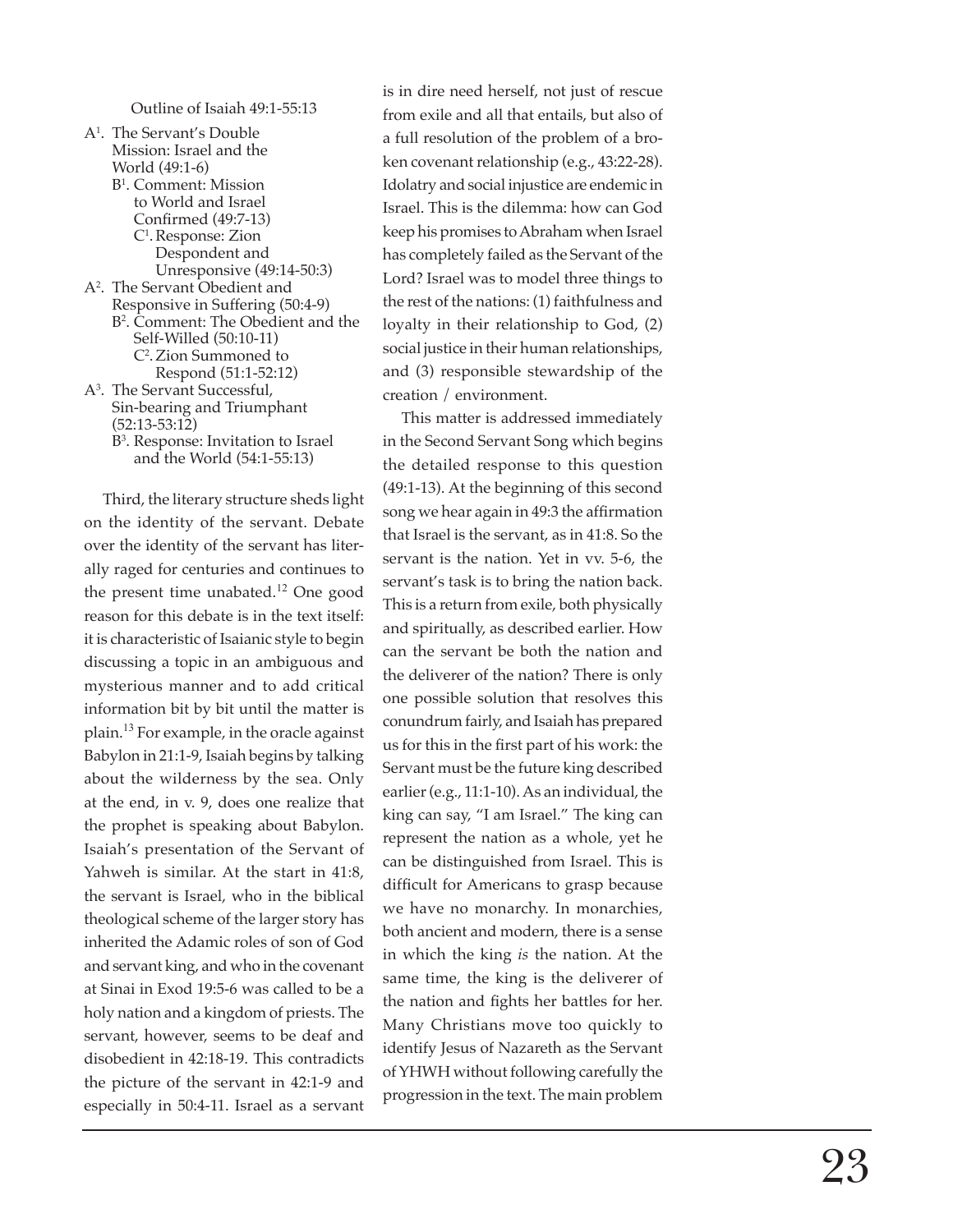with the standard Jewish interpretation of identifying the servant as the nation is that the nation of Israel is, neither in the text nor in history, able to rescue itself, let alone atone for its own sins.

A detailed discussion of the identity of the Servant is not possible here, but several points in the text, especially in the Fourth Servant Song, show that a future king descended from David is uppermost in the author's thought. First, D. I. Block's recent study "My Servant David: Ancient Israel's Vision of the Messiah" provides strong evidence that need not be repeated here that the figure of the Servant of Yahweh in Isaiah is both Davidic and royal.<sup>14</sup> To be called "the servant of Yahweh" is significant in itself and this title most frequently refers to David. Second, the reference to the root and shoot in Isa 53:2 clearly connects the Fourth Servant Song to the vision of the future Davidic King and Kingdom in Isaiah 1-37 by allusion to the majestic, stately tree cut down in Isa 6:13 and to the root and shoot of Jesse in Isa 11:1, 10. As J. Alec Motyer notes, "the reference to *Jesse* indicates that the *shoot* is not just another king in David's line but rather another David" (italics in original).<sup>15</sup> The connection between the future king of Isaiah 9 and 11 and the Servant of Yahweh in Isaiah 53 in the history of interpretation is as old as the Septuagint. There the interpretive rendering of  $\psi$ *inēq* ("tender shoot") in 53:2 by  $\pi\alpha\iota\delta\omega$ ("child" or "servant") shows a clear connection with the "child" of 9:5 in the mind of the Greek translator.<sup>16</sup> Thus the Fourth Servant Song resolves the dilemma put in sharp focus in Isa 49:3 and 6 in the Second Servant Song.<sup>17</sup> One text says the servant is Israel; another text affirms that the servant will restore the tribes of Jacob. The servant is Israel, yet restores Israel. How

can we resolve this enigmatic contradiction? When the Servant is seen as a royal figure, we can propose a solution. There is a sense in which the king *is the nation in himself*, and yet can also be the deliverer of the nation. In the New Testament, the Servant is understood to be Jesus of Nazareth because he is both the King of Israel and Servant of the Lord who accomplishes the task of bringing back the exiles. To see how this works we must now turn our attention to the Fourth Servant Song.

# **The Poetic Structure of the Fourth Servant Song**

The literary structure of the Fourth Servant Song is both clear and instructive. The poem is a song in five stanzas consisting of three verses each (although in the Hebrew text the five stanzas number 9, 10, 12, 13, and 13 lines respectively).<sup>18</sup> The first stanza forms a prologue for the poem as a whole where the main themes are adumbrated. After the prologue follow four stanzas: the second and fourth stanzas describe the sufferings of the servant and the third and fifth stanzas interpret the events described in the first and third stanzas respectively:

Outline of Fourth Servant Song<sup>19</sup>

Stanza 1: Prologue (52:13-15) Stanza 2: Pains in Life (53:1-3) Stanza 3: For Us (53:4-6) Stanza 4: Pains in Death (53:7-9) Stanza 5: For Us (53:10-12)

An alternative analysis sees a chiastic arrangement:

Chiastic Outline of Fourth Servant Song20

- A1 The Servant's Exaltation (52:13-15) B1 The Rejection/Suffering of the Servant (53:1-3) C Significance of the Servant's Suffering (53:4-6) B<sup>2</sup> The Rejection/Suffering of
	- the Servant (53:7-9)
- A2 The Servant's Exaltation (53:10-12)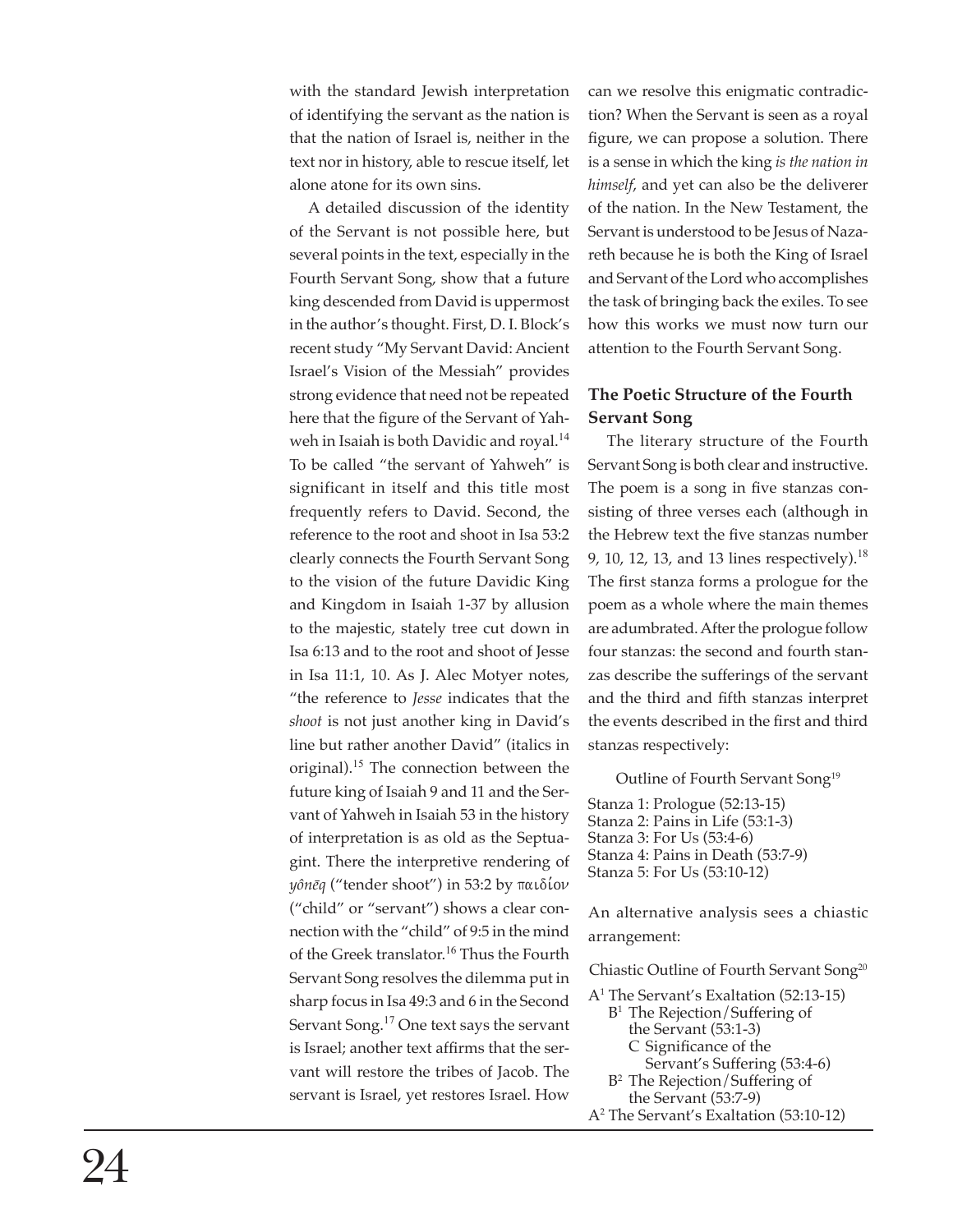The first and last stanzas describe the exaltation of the Servant, the second and fourth describe the rejection and suffering of the Servant, and the centre stanza provides the significance of the suffering. Sometimes "discovery" of chiastic patterns actually forces the details of the text onto a Procrustean bed. Naturally the resurrection in 53:10-12 constitutes an exaltation of the servant, but this by no means exhausts the content of this stanza. Moreover, the resurrection is part of what stands as an interpretation of the Servant's death. It demonstrates divine acceptance of the sacrifice (Rom 4:25b) as will be described later. Earlier the literary structure of the section from 49:1-55:13 revealed a pattern of topic, commentary, and response in the three passages on the Servant of the Lord. At first glance this pattern seems to break down for the Fourth Servant Song as the third passage in this sequence. Yet if the third and fifth stanzas are seen as commentary on the second and fourth stanzas according to the first outline of the Fourth Song, then the pattern of topic and comment is indeed there, but is doubled. The pattern is then completed with the response, which is an invitation to Israel and the nations (54:1-55:13).

The structure of the Fourth Song in terms of topic and commentary is instructive. Events are not self-interpreting. If we consider, by way of illustration, the crucifixion of Jesus and the people who actually witnessed it at the time, we would find a variety of different interpretations.<sup>21</sup> People passing by hurled insults at him: "So! You who are going to destroy the temple and build it in three days, come down from the cross and save yourself" (Matt 27:40). They saw Jesus as a failed prophet. The Jewish leaders, the

chief priests, said "He saved others, but he can't save him self! Let this Christ, this King of Israel come down now from the cross, that we may see and believe" (Matt 27:42). They saw him as a false King, a false Messiah. They saw him as a liar and blasphemer who was getting the penalty justly due him. The women were there who had supported Jesus in his ministry and cared for his needs. No doubt they were thinking, "Here was a gentle, meek soul who was always kind and loving and now he's been betrayed by the system." The bandits and insurrectionists were there, hanging on either side of him. One saw Jesus as a fellow bandit, the other trusted him as Messiah. Roman soldiers were there and the centurion in charge confessed, "Surely this was a righteous man" (Luke 23:47). Mark records the centurion as saying, "Surely this man was the son of God!" (Mark 15:39). The disciples, Jesus' closest friends, did not know how to interpret the events as the debate on the Emmaus Road revealed. But Paul, in Rom 4:25 says, "he was delivered over to death for our sins and was raised to life for our justification." Paul interprets the death of Jesus of Nazareth, and, as we will see, his interpretation is based upon that of Isaiah 53. The structure of the Fourth Servant Song indicates that Isaiah not only foretells and predicts events in the future, but he interprets these events as well. This is crucial for a proper understanding of the death of the Servant.

Space and time do not permit an exhaustive treatment of all that this text teaches concerning the death of the Servant and its relevance for a doctrine of penal substitutionary atonement. Since much has been made of stanza 3 in this regard, the focus in this brief treatment will be on the contribution of the Prologue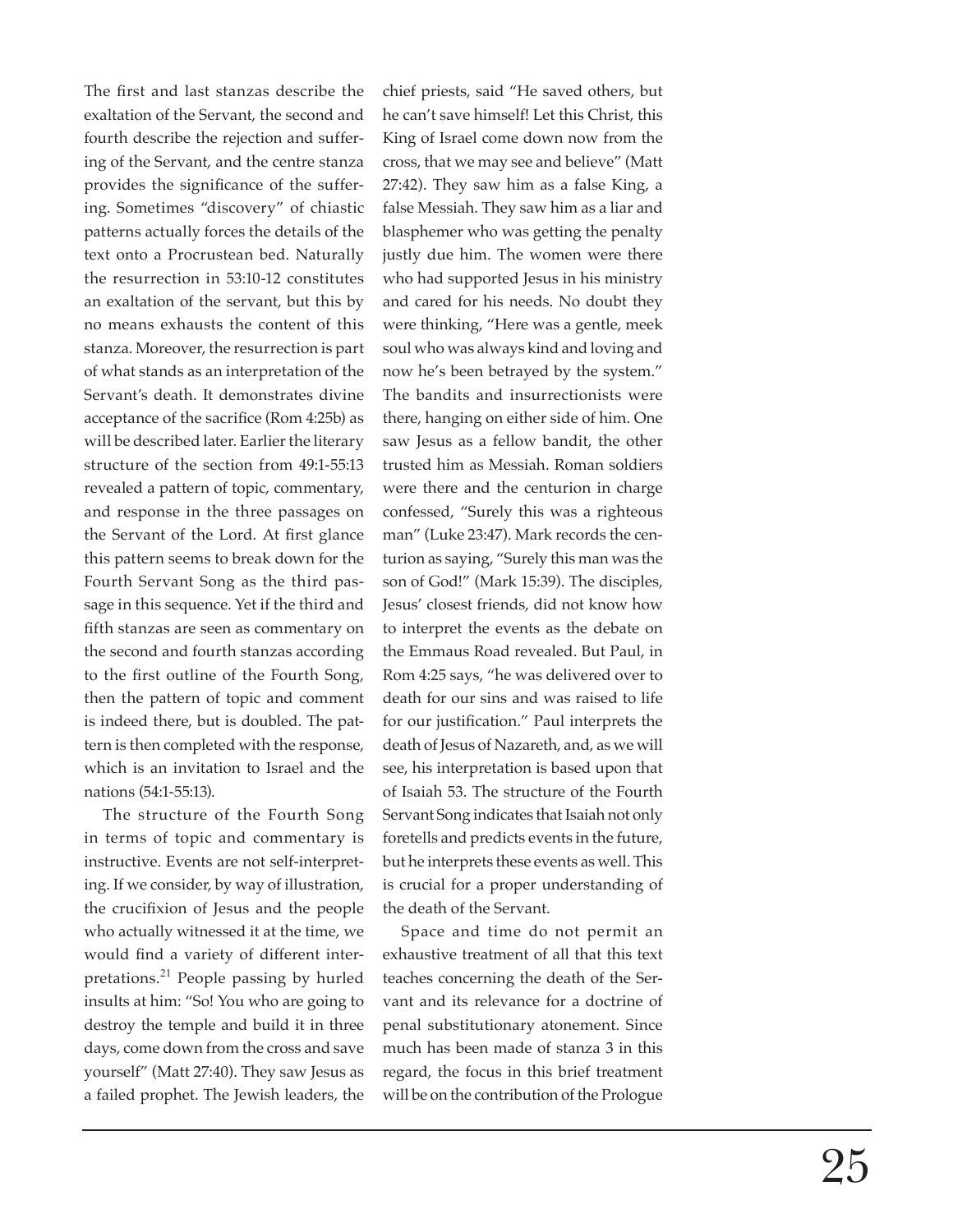(stanza 1), where the essential teaching is given "in a nutshell," and the contribution of stanza 5.

The Fourth Servant Song has more than its share of grammatical, lexical, and textual difficulties. Moreover some aspects of the evangelical exegetical tradition as seen in our commentaries and translations in the last one hundred years have obscured to some degree the clear teaching of this text.<sup>22</sup> As S. Lewis Johnson, Jr. said concerning Rom 5:12, so we may also say here of the exegetical issues: "to handle [them], we must retrace our steps a little, remembering humbly that the terrain is wild, rugged, infested with exegetical booby traps, and dotted with the graves of interpreters who fell into them."<sup>23</sup> No apology is given here for dealing with these issues in depth as this is the only way forward to a better understanding of the redemptive work of the Servant.

# **First Stanza: The Prologue of the Fourth Servant Song (52:13-15)**

Between the Third and Fourth Servant Songs is a section calling upon Zion to respond (51:1-52:12). It begins with three brief paragraphs marked by a command to pay attention or listen (51:1, 4, 7). Then several sub-sections are marked off by double commands or imperatives: "Awake, awake!" (51:9), "Rouse yourself, rouse yourself!" (51:17), "Awake, awake!" (52:1), and "Depart, depart!" (52:11). These literary structures tie the pieces of this section together and so the attention-getting particle, *hinneh,* in 52:13 is the literary signal that marks the start of the Fourth Servant Song.

The Prologue consists of nine lines of poetry: the first two describe the Servant achieving success and lofty status (13ab); the third line (14a) and last three lines

(15bcd) note the astonishment of many, including great leaders in the world. Three lines in the centre (14bc-15a) describe what in the servant's role and work cause this aston ishment.

Three exegetical problems are crucial to the interpretation of the Prologue: (1) the "as … so … so" structure governing 14a-15a. (2) the meaning of the verb in 15a—should it be translated "sprinkle" or "startle"? (3) the meaning of the term in v. 14b rendered "marred" by the KJV ("his visage was so *marred* more than any man"). D. Barthélemy has offered excellent solutions to these issues, $24$  but they are not widely known in North America since Barthélemy's work is in French. I hope in what follows to build upon the proposals of Barthélemy.

Let us begin by considering the "as … so … so" grammatical structure. The clause structures of vv. 14-15a are governed by the sequence of particles ... כן ... כאשר !k. The following literal translation highlights these particles with italics:

- (14a) *just as* many were appalled / astonished at you (14b) *so* his appearance was disfigured (?)
- … (15a) *so* he will sprinkle / startle (?)

many nations

The particles correlate the two affirmations of 14bc and 15a with that of 14a. It is difficult, however, to make sense of the sequence of thought. Medieval Jewish interpreters construed the first "so" clause as quoting what the "many" say to "you" (in spite of a rapid shift to 3rd person). The Geneva Bible led Christian intepreters in a new direction by understanding the first "so" clause as a parenthesis. This solution was popularised by the KJV. In desperation, the commentator Duhm corrected the text from  $\zeta$  ("so") to  $\zeta$ " ("because")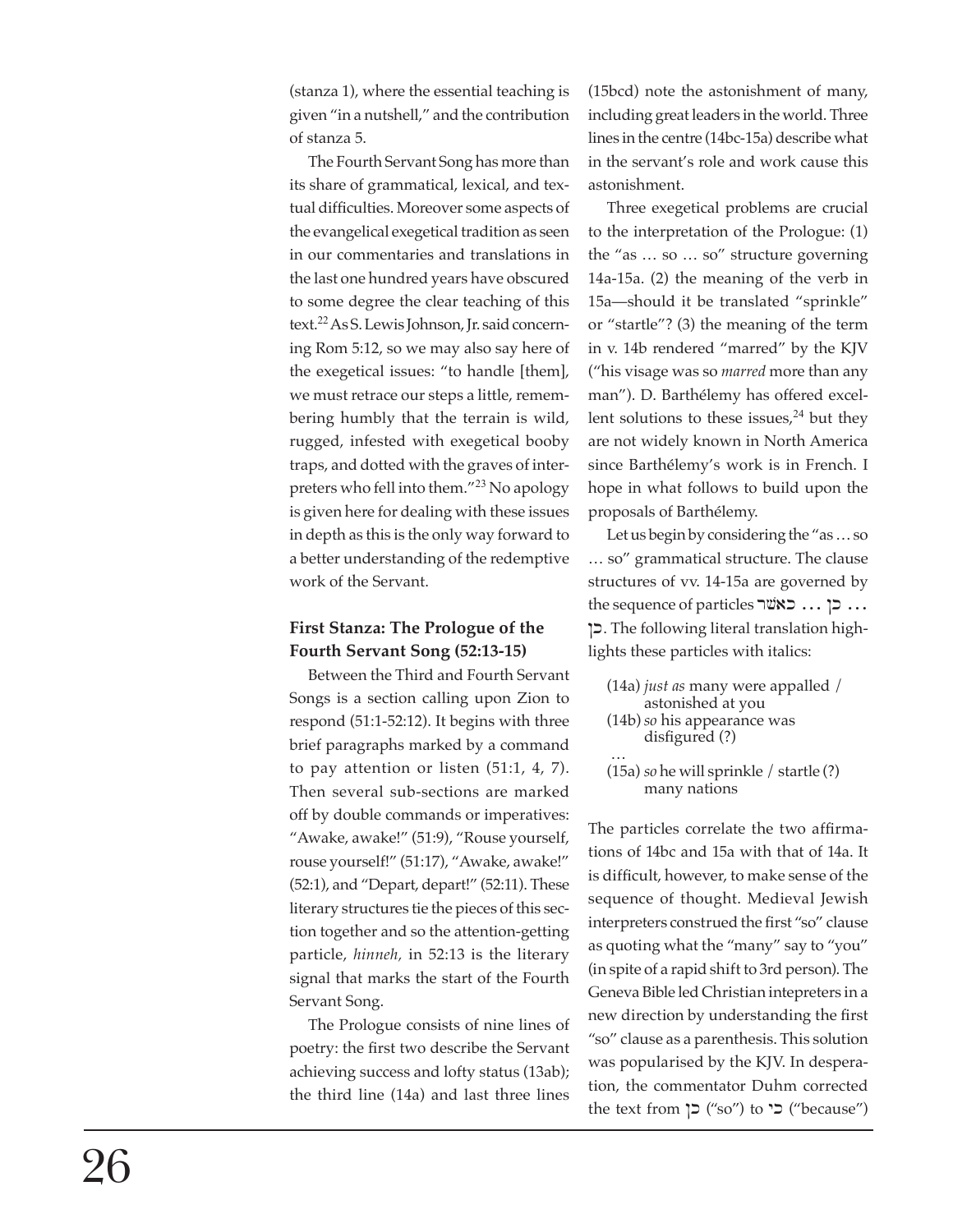and was followed in the apparatuses of *Biblia Hebraica* and by many scholars. Few modern translations, if any, faithfully present the structure in Hebrew. The NIV is representative:

14 Just as there were many who were appalled at him—his appearance was so disfigured beyond that of any man and his form marred beyond human likeness— 15 so will he sprinkle many nations,

Note how the first "so" is put immediately before the verb instead of before the clause. This is problematic since  $\vert$  is normally clausal in scope and does not modify just the verb. In addition, the "as … so … so" is obscured to the reader. There is no reason to correct the text as Duhm did, for the Septuagint and the Dead Sea Scrolls  $(1Q^a \text{ and } 1Q^b)$  support the reading of the Masoretic Text (MT). Moreover the structure in this poetic text is well substantiated in prose (e.g., Exod 1:12 and Josh 11:15), and the English versions faithfully represent it there. In sum, neither Christian nor Jewish interpretations in the past adequately come to grips with the grammatical structure in the text. This structure will affect how we deal with the disputed words in 14b and 15a. We must choose an interpretation that honors this syntactic structure.

First consider the verb *yazzeh* in 15a. Two main options have held the field of interpretion. The first option analyzes the form as Hiphil imperfect of *nazah* meaning 'to sprinkle': "so he will sprinkle many nations." Objections have been raised to this in terpretation because of the construction found in this verse. The normal construction for the verb *nazah* is to sprinkle a liquid (e.g., blood) on a person or thing (e.g. Lev 5:9; 8:11; 30) or before someone

(Lev 4:17; 14:16). In Isa 52:15, however, no liquid is mentioned, and there is no preposition "על ("upon") before "nations" to mark the object being sprinkled. This objection can be answered by a careful examination of all available occurrences of the verb. There are instances where the liquid that is sprinkled is omitted if it can be assumed from the context (Exod 29:21; Lev 14:7; Num 19:19).<sup>25</sup> There are also cases where the object or person sprinkled is the direct object of the verb instead of being indicated by a prepositional phrase using "upon" (Lev 4:6, 17). Since Isaiah is poetry, the direct object marker  $n \times$  is normally omitted, and so "nations" can be construed as the object sprinkled, with the liquid (blood of a sacrifice) being omitted.

A number of scholars who have found the first option unacceptable have proposed to derive the verb from a root related to an Arabic verb *naz ā* that means "to jump" or "leap up." They then translate, "he will cause people to jump / leap up," i.e., he will startle them. This may yield a contextually suitable sense, but support for this proposal is weak because the verb in Arabic is not used of being emotionally startled and then leaping up. The appeal to Arabic, therefore, is linguistically suspect. Also, the verb hzn "to sprinkle" is well attested in MT as it occurs some twenty-three times. To suggest that Isaiah's audience easily recognized an otherwise unknown verb instead of a common one is not plausible. Linguistically, then, "to sprinkle" has more to commend it if one can argue that it fits the context well.

The second disputed word is the noun mišhat which is rendered "disfigure" (NIV) or "marred" (KJV). Barthélemy offers the most detailed and thorough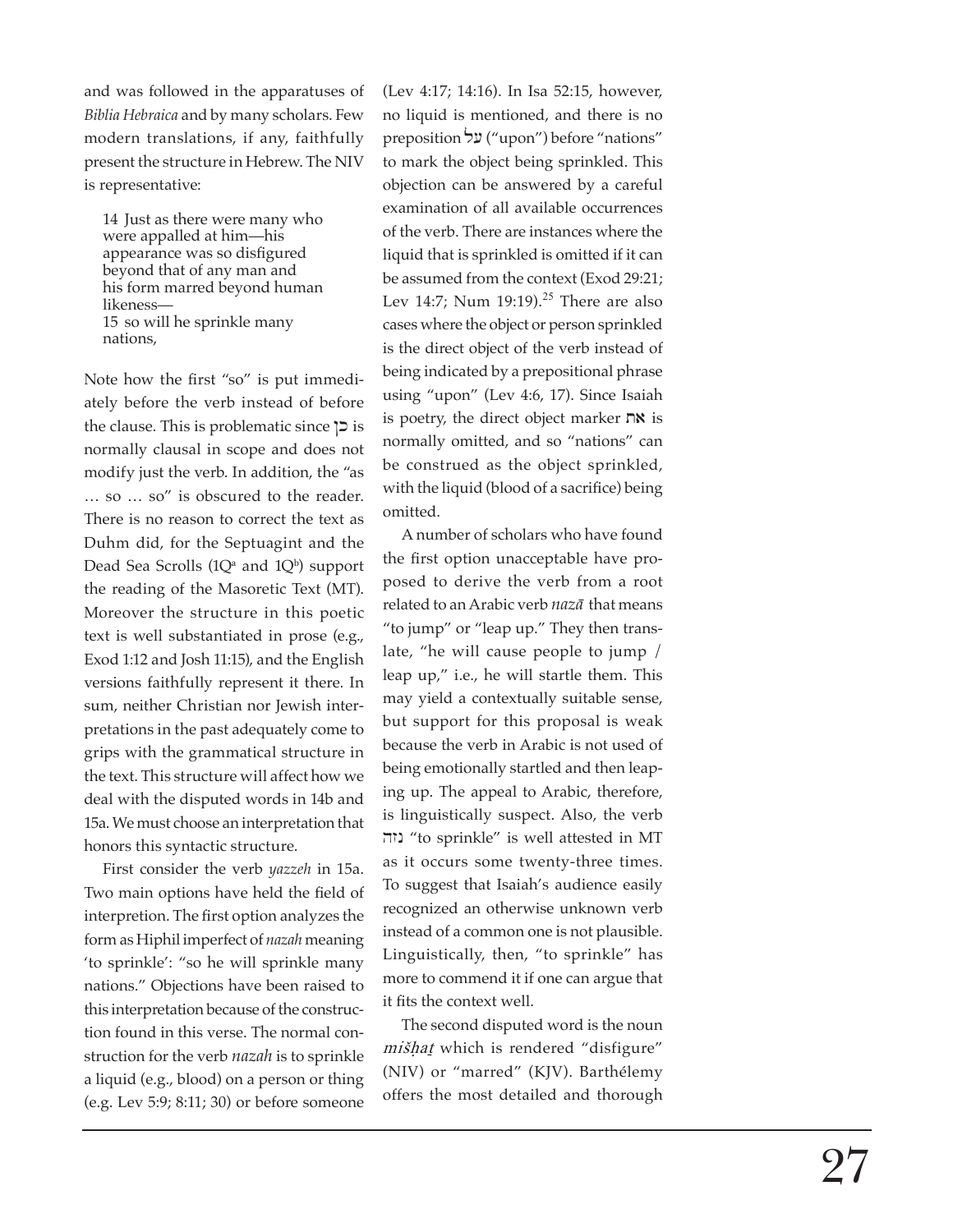treatment of the history of interpretation of this word, and this will be conveniently summarized here.<sup>26</sup>

Almost all interpreters from ancient times to the present have connected the word with the root שחת ("to corrupt / ruin / spoil"). Most interpreters also do not indicate the analysis that supports their interpretation. This is the case with the Septuagint (a functional equivalence translation in Isaiah) rendering άδοξήσει, with the Aramaic Targum (רהוה חשוך), and with the medieval Jewish scholars Saadya and Yéfet ben Ely. Among exegetes who do give an analysis of the word, some treat it as a noun. Salmon ben Yeruham, for example, gives the meaning as "corruption, ruination" and suggests a noun of the pattern משפח. Others such as Abraham ibn Ezra, Radaq, Aaron ben Joseph, and Shelomo ben Melek treat the word as an adjective. Finally, some have construed the word as a passive participle, either like a Niphal Participle נשחת) (so certain medieval Hebrew-French Glossaries and Tanḥum Yerushalmi) or as הַמְשְׁחָת Hophal participle (Abuwalid, Judah ibn Balaam, Isaiah ben Mali).

If the Masoretic Text is respected in both consonantal text and vocalization, there are two possibilities: (1) a noun with preformative *mem* (like *ב*וֹשְׁפַּט) derived from the root  $n \overline{w}$  ("to ruin"), or (2) a feminine noun derived from the root xvm ("to anoint") following a noun pattern like אמרה. The meaning of the noun, then, is either "ruining" or "anointing" depending upon whether option (1) or (2) is adopted.

Before weighing the merits of these two options, note that the grammatical construction מֵשְׁחַת מֵאִישׁ is unusual: we have a bound noun in a construct phrase where the free member is separated from the bound member by the preposition *min*  $(= from)$  in between. This difficulty must be resolved by all interpreters regardless of the solution preferred for the meaning of the noun. Although normally nothing comes between the bound and free member of a construct phrase, this anomaly is attested elsewhere with the preposition *min* (Gen 3:22; Isa 28:9(*bis*); Jer 23:23(*bis*); Ezek 13:2; Hos 7:5). These examples show that the construction here is fastidious and refined rather than belonging to common speech.

Thus two translations are possible. Either "his appearance is an anointing beyond that of men" or "his appearance is a destruction beyond that of men." The first option is to be preferred for the following reasons.

(1) The noun מְשֶׁחָה ("anointing") is well attested in the biblical text (sixteen in stances in the absolute state and seven instances in the construct state) whereas a noun בּוֹשְׁחָת ("destruction") is otherwise unknown in the Hebrew Scriptures. $27$ 

(2) Regulations concerning a special anointing oil devoted strictly for particular occasions and persons and not for common use by any others is found in Exod 30:30-33. The anointing of the high priest with this oil to install him into his office set him above his fellow priests (Lev 21:10), and the anointing of the king to indicate his divine election for this office set him above his fellow Israelites (Ps 45:8[7]). Such parallels show, then, that an expression "an anointing above that of men" is natural in biblical Hebrew while an expression "a destruction above that of men" is not and is otherwise unattested. To make the meaning "destruction" work, one might better construe the *min* as causal; hence "a destruction caused by men." Yet this does not seem to be an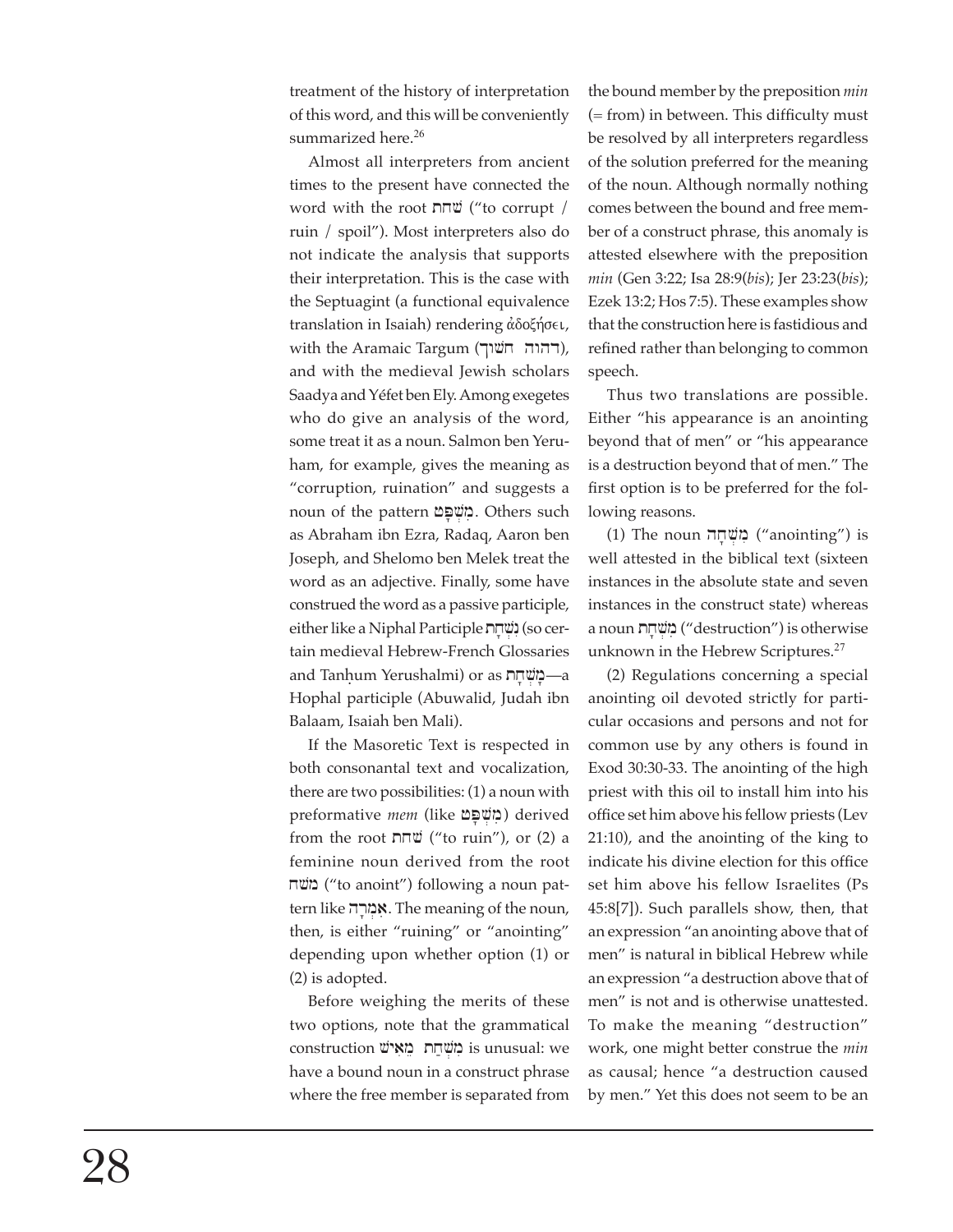approach taken by commentators and exegetes.

(3) Parallel to מֵרְאֵהוּ, "his appearance" is הֹאֲרוֹ, "his form." A lexical study of this parallel term is instructive. In form, the noun is a (U-Class) Segholate pattern which is frequently employed for infinitival nouns. The related verb has to do with marking / sketching / tracing the form of something, i.e., its outline. Thus the noun indicates the physical form or figure of an object: in one instance of fruit (Jer 11:16) and in two instances of animals (Gen 41:18, 19), but thirteen of the sixteen occurrences are of humans. As in our text, the term is paired with הוראה, "appearance" also in 53:2 and Gen 29:17, 39:6, Esth 2:7. The term may be neutral, hence requiring an adjective like hpy "beautiful" (e.g., Gen 29:17; 39:6), or it may indicate a good figure by itself (Judg 8:18). Only in Lam 4:8 is the term used of a bad form, that of nobles or princes whose "form" is now no longer what it once was. Many renderings in English versions or other translations focus on someone as physically beautiful or handsome, but the word has to do with "form" or "outline" like a silhouette that indicates the fine bearing and dignity of a person. We have an expression in English: "he cut a fine figure." This term is not just indicating that a person may be beautiful or handsome, but also connotes their bearing, rank, and social status indicated by their form. At least five or six of the thirteen instances referring to a human have to do with a royal figure (Judg 8:18; 1 Kgs 1:6; Esth 2:7; Lam 4:8; Isa 53:2). The example in Judg 8:18 is instructive:

Then he [Gideon] asked Zebah and Zalmunna, "What kind of men did you kill at Tabor?" "Men like you," they answered, "each one with the bearing of a prince" (NIV).

In Isa 53:2 the same usage is found: "He had no form or majesty to attract us to him, nothing in his appearance that we should desire him." This means that the servant does not have a royal bearing in his appearance. He does not cut a fine figure so that people will say, "We want him for a king." This stands in contrast to Israel's choice of Saul in 1 Sam 9:1-2, 10:23-24. Thus the word-pair "appearance and form" are well suited to describe the dignity and social status of a high office like that of the High Priest or King whose entry into office is symbolized by anointing.

(4) The meaning "anointing" suits the progression of thought from the first "so" clause to the second. According to the Torah, a priest can only sprinkle or make atonement when he is first anointed as priest:

The priest who is anointed and ordained to succeed his father as high priest is to make atonement (Lev 16:32, NIV).

The meaning "anointing" makes excellent sense of the sequence in this text. The servant sprinkles *because* he is anointed. As we have already seen, the symbolism of anointing indicates that the High Priest was exalted above his fellow Israelites. This anointing qualifies him to atone for the nation. In the same way in our text, the ser vant is exalted above *all humans* and so atones for *all the nations*. This interpretation also explains the exaltation of the servant described in v. 13b better than any other proposal.<sup>28</sup>

(5) The meaning resulting from construing the term as anointing best honors the "as … so … so" structure in the text. This seems difficult for some to understand. Jan Koole's commentary is an excellent exam-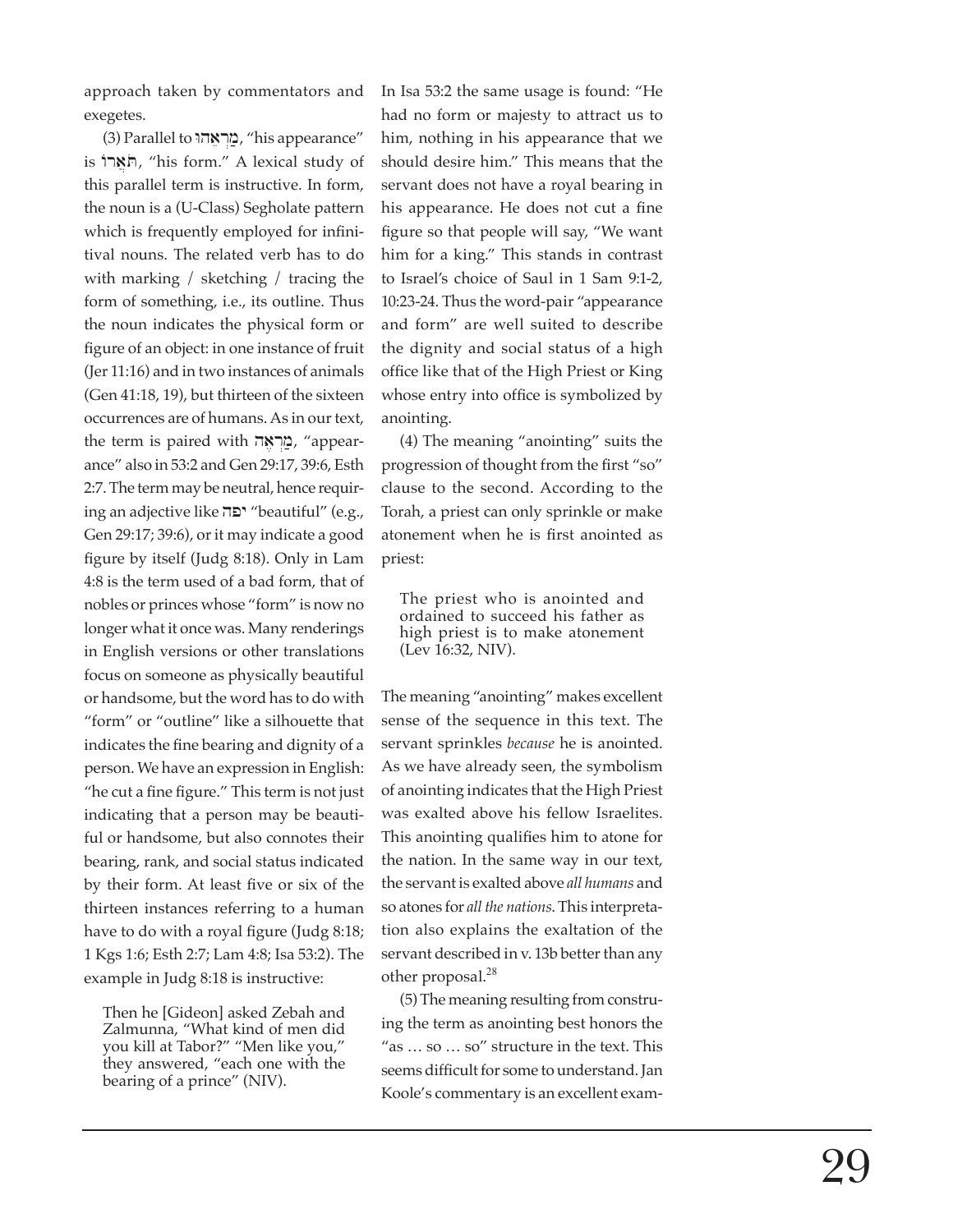ple of a scholarly treatment that evaluates Barthélemy's proposal and rejects it for the traditional view.<sup>29</sup> It is worth quoting Koole's objections at length:

All things considered, it seems that, generally speaking, we have to choose between a derivation from שח $=$  "to anoint" and  $\overline{\mathsf{m}}$  = "to corrupt". The first possibility was considered by some medieval Jewish exegetes (in Barthélemy, 388f.), Foreiro, and L. De Dieu. But a positive sense of txvm clashes with the previous stich, which does not talk about surprise but about aversion with regard to the Servant. The line should therefore not be connected with v. [14a] but with v. 15 (Barthélemy, 390ff.). The advantage of this is that the 2.p. form of v. 14a can be related to the past and the 3.p. forms of the other lines to the future, but the problem is that the nominal sentence structure does not yet suggest a future event and also that one expects in this line an explanation of the aversion of the "many" to the Servant. Apart from that, it is questionable whether מִשְׁהָה<br>can refer not to the anointment itself i but to its object. For the same reason a deliberate ambiguity of "destruction" and "anointment" (Koenig, *loc. cit*.) seems unlikely. In my view, most exegetes and newer translations are right in believing that the line refers to the Servant's contemptible appearance.<sup>30</sup>

It is true that the best translation of v. 14a is "just as many were appalled at you." The action is one of horror at some object or person rather than surprise. But again, apparently Koole does not grasp the "as … so … so" structure in the text. Note the use of this structure in Exod 1:12:

just as they [the Egyptians] mistreated them [the Israelites], so they increased and so they spread.

Clearly, in this structure, the "so" clauses are the opposite of the "just as" clause. So here, too, the anointing and sprinkling of the Servant is opposite to the horror many feel looking at him. The "so" clauses do not need to explain what causes their horror. The fact that they are appalled is sufficient anticipation of what comes later in the poem. The "so" clauses show a different situation: the exaltation of the servant. His exaltation in his anointing and sprinkling is proportional to the horror they feel in looking at him. This has already been alluded to in Isa 49:7. Koole violates the grammar and structure by correlating v. 14b and v. 15 and by construing the line as a parenthesis. The correlation is instead between 14a and 15bcd where the astonished horror of the many is turned to astonished recognition of the greatness of the Servant. And by adopting the traditional view, Koole admits he cannot explain the vocalisation of נושחת in our received text.

The sense of "anointing" is the interpretation that is easiest to support, which<br>fits well with the meaning of *nazah* that is easiest to support, and which alone makes sense of the grammar of the "as … so … so" structure. While the meaning "destruction" does have the weight of tradition behind it, tradition cannot be equated with truth. Barthélemy discusses<br>five Jewish interpreters from the twelfth to ninteenth centuries who adopted "anointing" as the best interpretation, and two Christian interpreters from the sixteenth to seventeenth centuries who held such a view. $31$  In addition, this is clearly the understanding of the scribe of 1Q-a, the Great Isaiah Scroll from Qumran (100 BC). The actual reading of 1Q-a is משחתי, which may be a syntactic facilitation, but nonetheless, its reading shows the antiquity of this interpretation. $32$ 

There is a final word that may be said in support of the interpretation for which I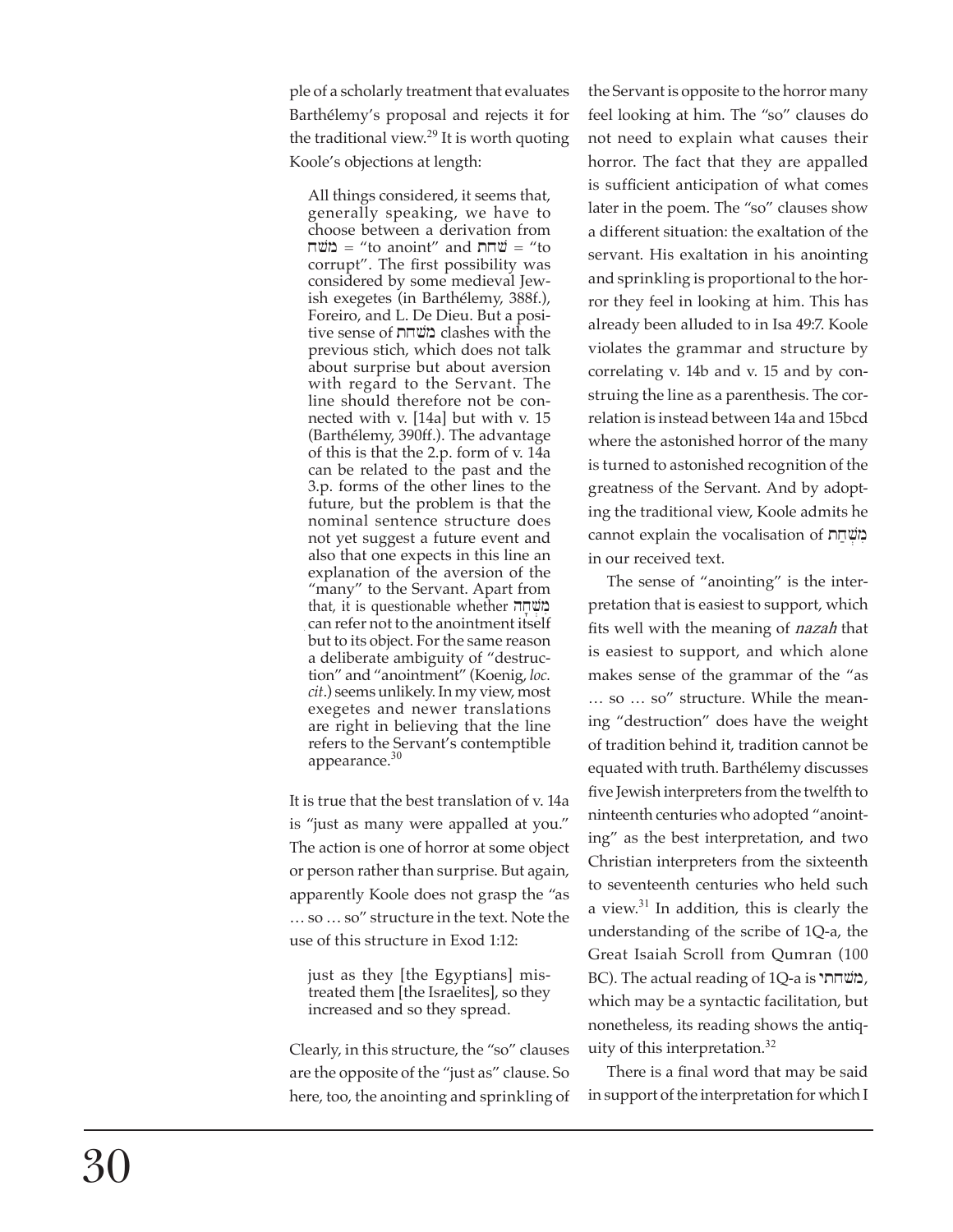have argued. The idea of many being horrified at the Servant and of an anointing and sprinkling that goes beyond that of Israel so that it applies to *all* the nations best explains the exaltation of the Servant and why so many in the end are told something they have never before seen or understood. And it is natural in the prologue of a poem to find in germ form the ideas unfolded later. The idea that the servant is disfigured more than others or beyond human recognition is both difficult to believe and not consonant with the rest of the song. The rest of the song affirms that the Servant is despised, but not that his appearance is disfigured more than others or beyond human recognition. But the idea of a priest offering a sacrifice that benefits the many is a major thought developed later. This interpretation, then, shows best how 52:13-15 suits the rest of the work *as a Prologue*. It fits the style of Isaiah well because frequently the introductory part of a major poem or section adumbrates cryptically the teaching to be unfolded within the section.<sup>33</sup>

A final brief comment on v. 13 is appropriate. The collocation of the terms "high" (**רום)** and "lofty" **(ג**שׂא) which are ascribed to the Servant in this verse is found elsewhere only as an attribution of Yahweh (Isa 6:1, 57:15) although it is what the nations desire for themselves (2:12-14). This is the basis for the Apostle John's identification of the Servant with Yahweh, and of both the Servant and Yahweh with Jesus of Nazareth in John 12:36-41. The context in John's Gospel for this equation is the passage where Jesus talks about being "lifted up" as a way of describing his sacrificial death (John 12:32-33). It seems that the exegesis of the Prologue advocated here is consonant with that of the Apostle John's. Thus the Prologue

ends where it started: the Servant will act with insight, prudence and skill. He will be successful. As a result he will be exalted to the highest position. Many will be utterly astonished; the greatest leaders of the earth will be left speechless.

# **Second Stanza: The Rejection / Suffering of the Servant (53:1-3)**

As indicated at the outset, the focus of the present study is on the first stanza (Prologue) and last stanza. Nonetheless, a brief overview and summary treatment is given here of stanza two to four in order to maintain the flow of thought necessary to connect the discussion of stanzas one and five.

A believing remnant is speaking in 53:1. They are bringing back a report concerning the act of deliverance brought about by the servant of the Lord. The act of deliverance is like the Exodus in its greatness, in its magnitude, so that these believers can say they have seen the arm of the Lord.<sup>34</sup> But the way that God brought about deliverance, the way in which he rolled up his sleeves and did his mighty work of salvation, was not at all in the way that they expected. And as they told people about it, they did not believe. It was contrary to all expectations. It was not only contrary to all expectations, the new Exodus is so much greater than the first that one can say "Where has the power of the Lord been seen at all except here in the sufferings of the servant?"<sup>35</sup> In one sense, the arm of the Lord has not been revealed at all until now.

First, the servant who delivers is a mighty king, but not recognized as one. Verse 2 speaks of him as growing up before people like a little sapling or sucker, like a root out of dry ground. This is once more the image of a tree that is a metaphor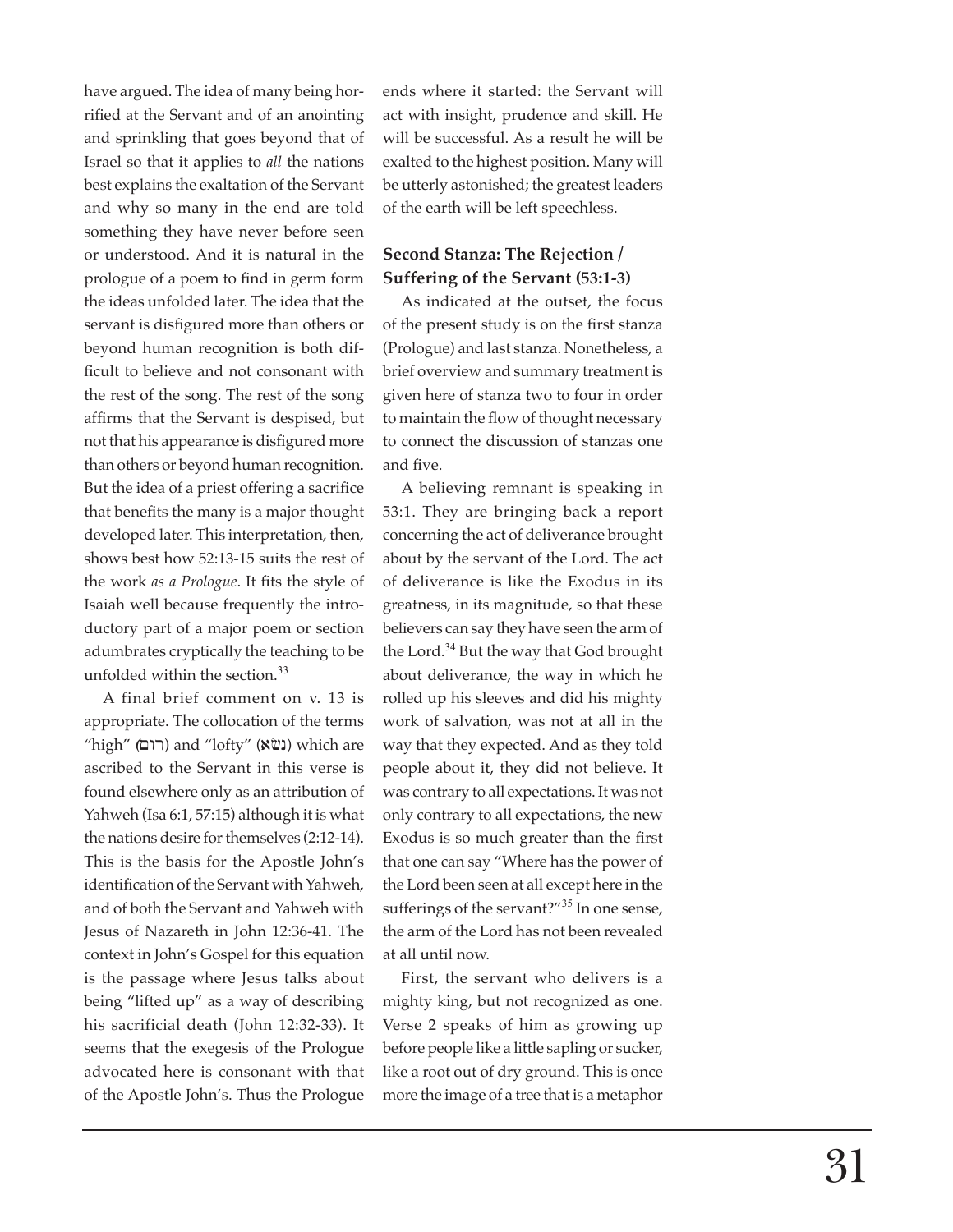for kings and kingdoms both in Isaiah and the Old Testament as a whole. In many passages, kings and kingdoms are pictured as plants, as vines, and especially as majestic, stately, tall trees.<sup>36</sup> In addition, the picture of the root from the dry ground directly recalls Isa 11:1, the passage that predicts not just a descendant of David, but a new David, not only someone better than bad king Ahaz, but also someone far greater than good king Hezekiah. He will bring into political reality the social justice of the Torah, the character of God himself expressed in the Torah, and a paradise, a new creation, will result. Isaiah intends a connection between the servant of Isaiah 53 and the coming King of Isaiah 11. The Septuagint actually translates "sapling" by the word "child," to indicate that the translators connected the Servant of Isaiah 53 with the son given in Isaiah 9 who ends up as King in chapter 11. So this connection was not only really intended by Isaiah, but also understood by the earliest commentary we have on this text, two hundred years before Christ.

Second, having identified the servant as king, Isaiah reveals in his prophetic vision that this king will not look like one. He will not be majestic and royal in his bearing and form. He will not look like royalty. As a matter of fact, he will be the kind of person people look down on, someone who is really insignificant as far as the human race is concerned. The description goes further. The servant is not only insignificant, he is subject to much pain, sickness, and suffering. The poetry hits us like a hammer as the word "despised" is repeated along with the notion of people turning their faces away because of his sufferings. And the believing remnant acknowledge that they just did not reckon him to be anybody special.

The problem is that Israel did not recognise in the servant her own sorry state. In Isa 1:5-6, this was the description of Israel, and it has been transferred to the servant. This stanza, then, speaks of the humble and lowly bearing of the king and also of pain and suffering so that others turn away from him.

#### **Third Stanza: Significance of the Servant's Suffering (53:4-6)**

In the third stanza Isaiah turns from describing the details and facts of the sufferings of the servant to the meaning and significance of these sufferings. Verse 4 shows that the general population considered him to be punished by God for his own crimes and misdemeanors, but instead, he was paying the penalty of the sins of the people in their place, as a substitute for them.

The predictions of the sufferings of the servant are fulfilled in the death of Jesus of Nazareth by crucifixion. It is interesting to look at attitudes to crucifixion in the first century of the Greek and Roman world.<sup>37</sup> Crucifixion was considered by the Romans to be a barbaric form of execution of the utmost cruelty. It was the supreme punishment. "Barbaric" meant that not only was it cruel and inhuman, but it was only for peoples who were not Romans. This form of punishment could not be given to a Roman citizen. It was typically the penalty given to rebellious foreigners, violent criminals, insurrectionists, and robbers. Above all, it was the *slaves'* punishment, a penalty reserved for slaves. This gives a new meaning to the term "servant" used in Isaiah. It can also mean slave. Jesus died the death of a slave. Nowhere in Greek or Roman literature and myth had anyone been crucified and become a hero.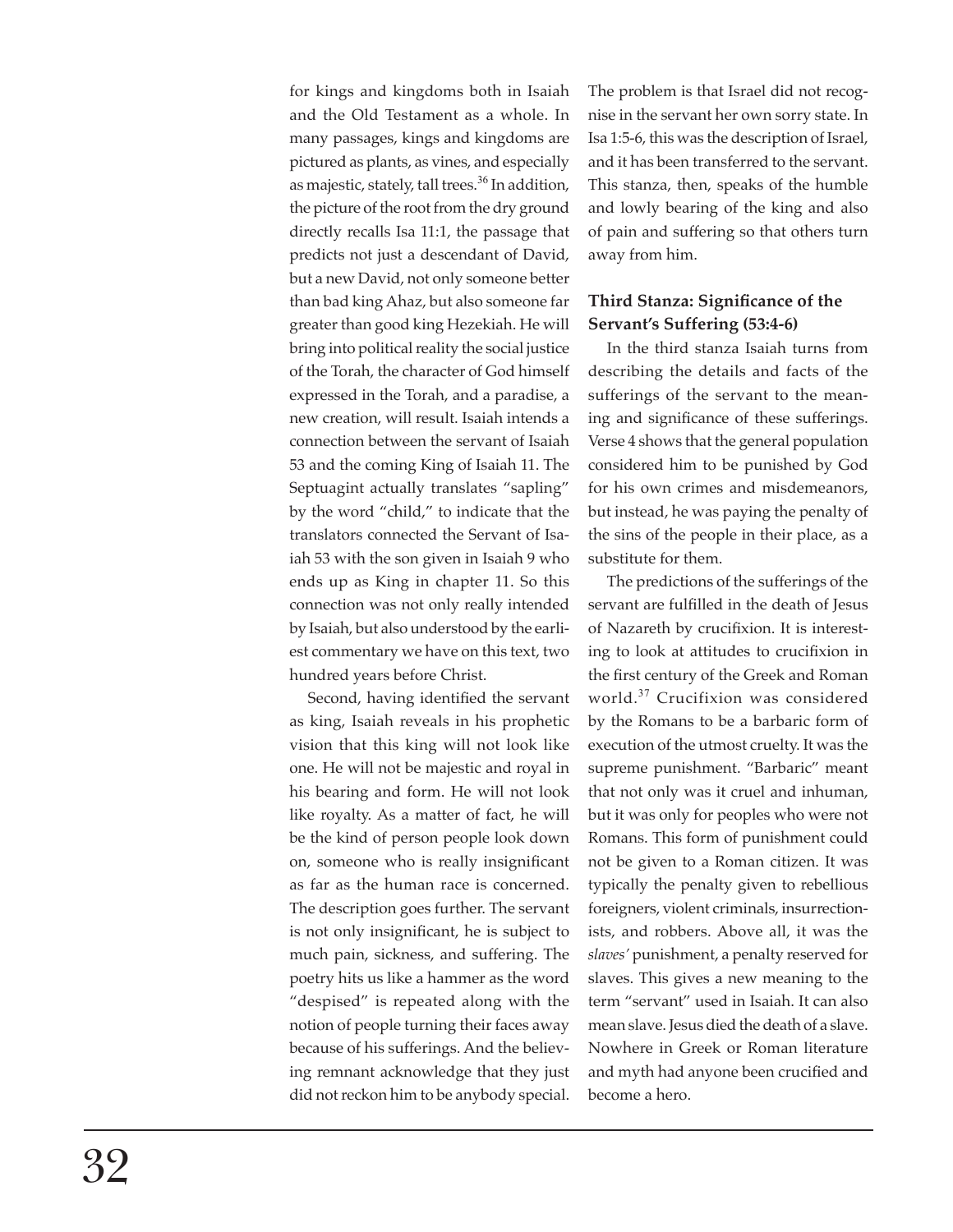From the Jewish point of view, a person put to death by hanging was cursed by God. Paul brings this out in Gal 3:13. This conception goes back to the Law of Moses. Deuteronomy 21:22-23 indicates that a person put to death by hanging was cursed by God. It is interesting that this law is given next to the one about the rebellious son. Deuteronomy 21:18-21 describes the procedure for dealing with a rebellious son. This makes our text ironic. The servant was given a death penalty as if he were a rebellious son, but in fact, it is Israel that is the rebellious son. The servant dies in Israel's place.

There is an old story from England about how a fox gets rid of his fleas.<sup>38</sup> He goes along the hedgerow and picks up little bits of sheep's wool. Next he rolls the wool into a ball in his mouth. Then he goes down to the river. Slowly he walks out deeper and deeper until he is almost completely submerged—only his head and nose are showing with the ball of wool in his mouth. Last, he sinks below the surface and lets the ball of wool go with all of the fleas climbing onto it for safety. All of his fleas have been transferred to the sheep's wool and the fox emerges clean. This is a perfect picture of the suffering servant. The Lord laid on him the iniquity of us all so that we might go free. This passage clearly teaches penal substitution. This creates problems for some. How can the servant take the sins of the world upon himself? One way to help us understand is to remember that he is the king. As king, he fights the battle with evil for his people. The next stanza brings forth the image of a lamb being led to slaughter. This would bring before the minds of Israel the sacrifi cial system where a human person would lay their hands on a sheep to symbolically transfer their sins to the animal and then

the animal would be put to death instead of them.

Verse 5 ends with the words, "by his wounds we are healed." Christians have debated hotly the meaning of these words. Some have said that the death of Christ guarantees physical healing while others have argued that it is spiritual healing that is the main thrust of the text. It is false to distinguish between physical and spiritual healing. The cross of Christ brings healing in the fullest sense of the word. The Book of Isaiah ends with a new Heavens and Earth, a new Creation. But the New Testament makes plain that there is an "already" and "not yet" to our salvation. If anyone is in Christ, he or she *is* new creation (present tense).<sup>39</sup> But it begins inside, and only at the resurrection will it include the outside. Pentecostals who insist on full physical healing now are actually diminishing the work of Christ. The healing will be much bigger than they think. It will include a new body in a new creation.

## **Fourth Stanza: The Rejection / Suffering of the Servant (53:7-9)**

The fourth stanza returns to the theme of the second stanza: a description of the sufferings of the servant. Here we reach the climax: he suffers to the point of death. These verses speak of his death and burial. It is amazing how many predictions and prophecies from these verses were fulfilled in the events of the life of Jesus of Nazareth.

Verse 8a is difficult to interpret. Several interpretations are possible and fit the context. It may mean he was taken from arrest and sentencing to execution, or it may mean he was taken without arrest and justice, indicating he had no fair trial.

The next sentence is also difficult. The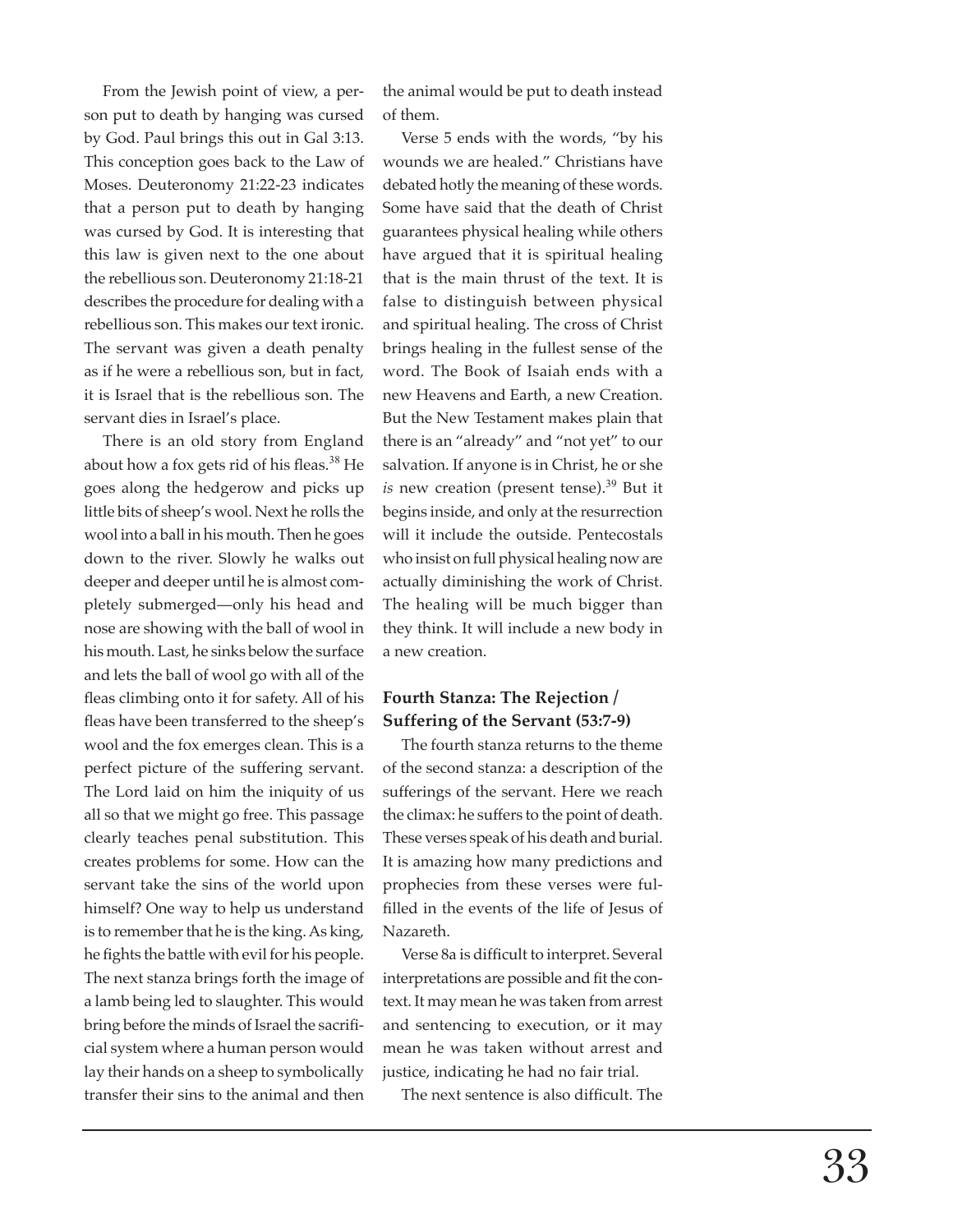verb means "to complain," or "to muse" or "ponder," "to speak meditatively," "to mutter about." The word "generation" means his circle of contemporaries. "Who considered his contemporaries?" This may mean that people no longer gave consideration to the Davidic dynasty from which he came and thought that God had abandoned his promise of an everlasting dynasty and house to David.

Verse 7 is easier to interpret. As he is led away to death he is silent. Writers of the New Testament see this fulfilled in the trial of Jesus where he remained silent and did not defend himself before Pilate (Matt 27:12-14; Mark 14:60-61; 15:4-5; John 19:8- 9) and before Herod (Luke 23:8-9).

In verse 9 we have a better text as a result of the discovery of the Dead Sea Scrolls. He was assigned a grave with the wicked, but his *tomb* (wtmwb) was with the rich. Jesus was crucified with bandits and insurrectionists—those who led a group of outlaws to defy the might of Rome. But in the end, he was buried in the tomb of a rich man, Joseph of Arimathea, because he had done no violence and did not deserve to be classified as a criminal.

## **The Final Stanza of the Fourth Servant Song**

The fifth and final stanza turns attention away from the details and facts reported concerning the suffering of the servant to the interpretation and significance of these events. Here we learn the most amazing and startling things concerning the suffering servant: his death is a guilt or reparation offering—not for his own sins, but for the sins of the many. And after his death he lives. He is a conqueror and victor over death and evil. The power of his resurrection is such that his victory is shared with the many. There are numerous problems in the text and we must not shrink from carefully thinking through them if we desire an accurate and solid understanding of the atoning work of the servant. A literal translation is provided to give the reader help in following the discussion of the text by showing how the lines of poetry are divided and how decisions were made concerning difficulties in the text:

- 10 But Yahweh accepted the crushing of him whom he had made sick,
- If his soul makes a reparation offering
- He will see offspring, he will prolong days
- What Yahweh wants will prosper by his hand.
- 11 Because of the labor of his life he will see light, he will be satisfied;
- By his knowledge, the just one my servant will bring justification to the many
- and he will bear their offenses
- 12 Therefore I will apportion for him among the many
- And he will divide spoil with the numerous
- Because he bared his life to the point of death
- and was numbered with transgressors
- And he bore the sins of many
- And interceded for their

transgressions.

Lines 10abcd and 11a describe the intention and plan of both Yahweh and the Servant in relation to the Servant's death as well as the benefits accruing to the Servant from offering himself as a sacri fi ce. Lines 11bc-12abcdef detail the relation between the Servant and his many offspring.

First, in v. 10a, we see that the death of the Servant was no accident. It was part of God's plan. It was also intentional on the part of the Servant. God accepted the crushing of his servant if he offered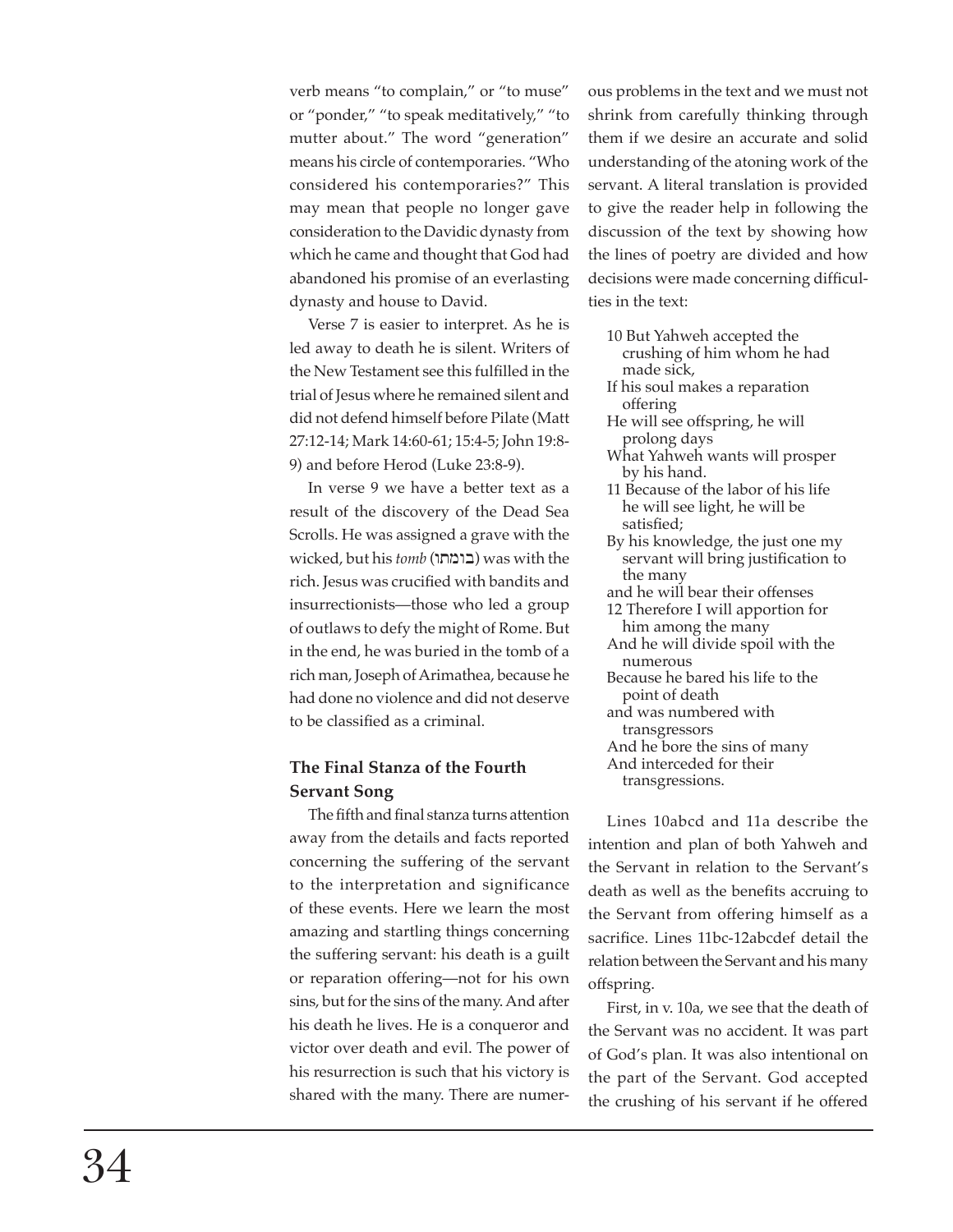himself as a guilt offering. For v. 10a the  $M$ ויהוה  $\pi$ ים  $\gamma$ יִהְלִי הַחֲלִי. Let us consider the four words in reverse order. החֵלִי can be analyzed as a hiphil perfect 3 m.s. from the root חלה and can be construed syntactically as an asyn detic relative clause, "whom he made sick." The form actually corresponds to the form of a III- $\boldsymbol{\kappa}$  root, but verbs from III- $\pi$  and III- $\alpha$  are confused at times.<sup>40</sup> The Septuagint ( $\tau \hat{\eta}$  $\varsigma$   $\pi \lambda \eta \gamma \hat{\eta}$  $\varsigma$  - "of the plague") as well as the later Jewish Revisors (Aquila τὸ ἀρρώστημα - "the illness," and Symmachus έν τω τραυματισμώ -"by wounding") and Jerome in the Vulgate (*in infirmitate* - "in sickness") all seem to have read a noun: הֵחֲלִי, These are surely syntactic facilitations. Since 4Q-d is unvocalized (ylxh) one cannot conclude whether a noun or a verb has been read. On the other hand, 1Q-a has ויחללהו, clearly substituting הלל, "to wound," for the verb in MT to create an agreement with verse 5.<sup>41</sup> The Syriac Peshitta has interpreted the word as an infinitive like the preceding word and the midrash of the Targum cannot serve as a textual witness. It is possible, then, to construe the form in MT from חלה other textual witnesses as facilitations of a difficult text.

As Barthélemy notes, before coming to conclusions about the last word a satisfactory understanding of  $\mathbb{R}$  $\in \mathbb{R}$ . is necessary.<sup>42</sup> He observes that the medieval sages Abuwalid and Ibn Ezra construed the form as a bound infinitive (piel) and understood the pronominal suffix as direct object: "the crushing of him." He prefers, however, the proposal of Gousset in 1702 that the form is a nominal (adjective or noun) aK'D; found in Ps 34:19 and Isa 57:15. One must then explain why the long vowel is reduced (cf. נִּהְרֹשׁוֹ in Num 18:29 and נִדְחוֹ in 2 Sam 14:13) and show the pronominal suffix as agent (cf. יְדלליך = "those whom you have wounded" in Ps 69:27). According to this analysis  $\vec{P} =$  "his crushed" one," i.e., "the one whom he crushed." When הַכָּאוֹ is taken as the direct object of #pex', and #pex' understood in the sense of "accepting a sacrifice" (cf. Isa 1:11; Hos 6:6; Ps 40:7; 51:18, 21) ylix/h, fi ts naturally as an asyndetic relative sentence whose goal is to explicate the pronominal suffix on FCN. Nonetheless, in spite of the proposal of Gousset and Barthélemy, a bound infinitive is much more likely. The suffix may be subjective "his crushing," or objective "the crushing of him" = "his being crushed." The net result of the latter option is identical in meaning to that achieved by Barthélemy without having to explain rare words and problems in vocalization since the reduction of the vowel in the infinitive is standard.

This exegesis not only handles well all the problems in the line, it makes better sense than that of the KJV and NASB which translate "it pleased the Lord to crush him." This makes it seem that God took delight in making the servant suffer and much popular preaching and teaching has followed this point of view. This is not the meaning of the text at all. Here "delighted" is being used in the context of a sacrifice. God is delighted or pleased with the sacrifice in the sense that he accepts it as sufficient to wipe away his indignation, his offense and his outrage at our sin. This text contrasts with Isa 1:11 where the same verb is used, "I have no pleasure in the blood of bulls and lambs and goats" (NIV). God will not accept the sacrifices of a corrupt Zion, but here he is pleased with the death of his servant, the king of the transformed Zion. He accepts his sacrifice. Why? Verse 10b explains it for us.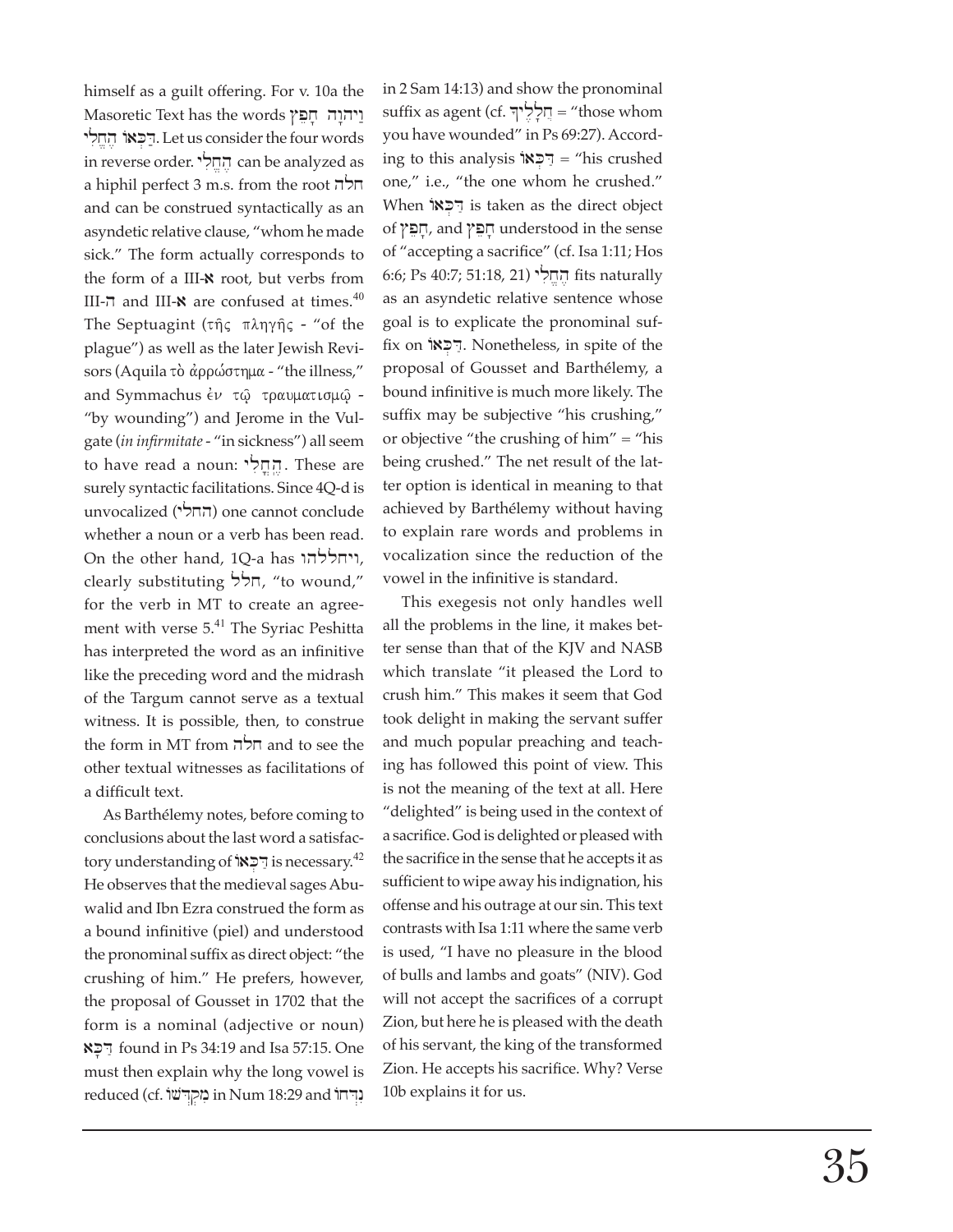This line is also four short words in Hebrew: אָם־תַּשִׂים אַשָּׁם נַפְּשׁוֹ $\blacksquare$  Again we are confronted by difficulties. The language is sacrificial as indicated by the term guilt or reparation offering. Yet the verb for bringing an offering in Leviticus is normally the Hiphil of **EXI**. Here the verb is פֿים, a Qal Imperfect from  $\ddot{w}$ , "to put / place / set." MT is well supported here by 1Q-a and also probably 4Q-d (תשׂם) and 1Q-b, although the last of these preserves only the last three letters, while the versions (Greek, Syriac, Targum, and Vulgate) have free renderings. In Gen 22:9 this verb is used for placing the victim (i.e., Isaac) on the altar. It is natural here to take **¤w** as the direct object, leaving "his life/soul" as the subject: "if his soul offers a guilt offering."<sup>43</sup> The NASB translates this way, but the KJV and NIV construe the verb as 2 m.s. instead of 3 f.s. This is possible, but not likely, since it involves an awkward shift from third to second person. The "you" might be an individual, Motyer thinks possible, $44$  but how could the death of the servant be a guilt offering if some individual construes it that way? Or Yahweh could be the "you," but then Yahweh is making an offering to himself. This is not as straightforward as the Servant offering himself. The Servant makes the offering, and at the same time he is the offering. He is both the priest and the sacrifice. This line indicates that the death of the Servant is intentional on his part as well as on the part of Yahweh.

The use of the term  $\frac{vw}{n}$  is significant. The life of the servant is given as a "guilt" or "reparation offering," not a burnt or purification/sin offering. This is the fifth offering described in Leviticus and is detailed in 5:14-26[6:7] and 7:1-10. New studies have cast light on this offering and show what is emphasized by this offering in contrast to the others that makes it significant for Isaiah  $53<sup>45</sup>$  First, this offering emphasizes making compensation or restitution for the breach of faith or offense. Sin involves a breach of faith against God as well as a rupture in human relationships and society. According to Lev 5:15-16 an offender would offer a reparation sacrifice, usually a ram, in order to make restitution. Isaiah is explaining here how restitution is made to God for the covenant disloyalty of Israel and her many sins against God. According to the Prologue, this sacrifice is sufficient not only for the sins of Israel, but also for those of the nations. Second, this offering provides satisfaction for every kind of sin, whether inadvertent or intentional. That is why Isaiah in 54:1-55:13 can demonstrate that the death of the Servant is the basis of forgiveness of sins and a New Covenant not only for Israel but also for all the nations. Third, D. I. Block notes that in the regulations given by Moses the 'äšäm is the only regular offering that required a ram or male sheep. Since this same word for ram is often used metaphorically of community leaders, the 'äšäm is perfectly suited to describe a sacrifice where the king suffers the penalty on behalf of his people.<sup>46</sup>

 $V$ erse 10b begins with  $\mathbb{Z}$  ("if"), indicating that this is the protasis ("if" clause) of a conditional sentence. Probably both 10a and 10cd-11a should be considered as the apodosis ("then" clause) so that the position of the protasis separates the benefits of the sacrifice to Yahweh in 10a on the one hand from those to the Servant in 10c-11a on the other.

The three lines of poetry comprising 10cd-11a, then speak of the benefits re ceived by the Servant if he offers his life as a reparation sacrifice. These lines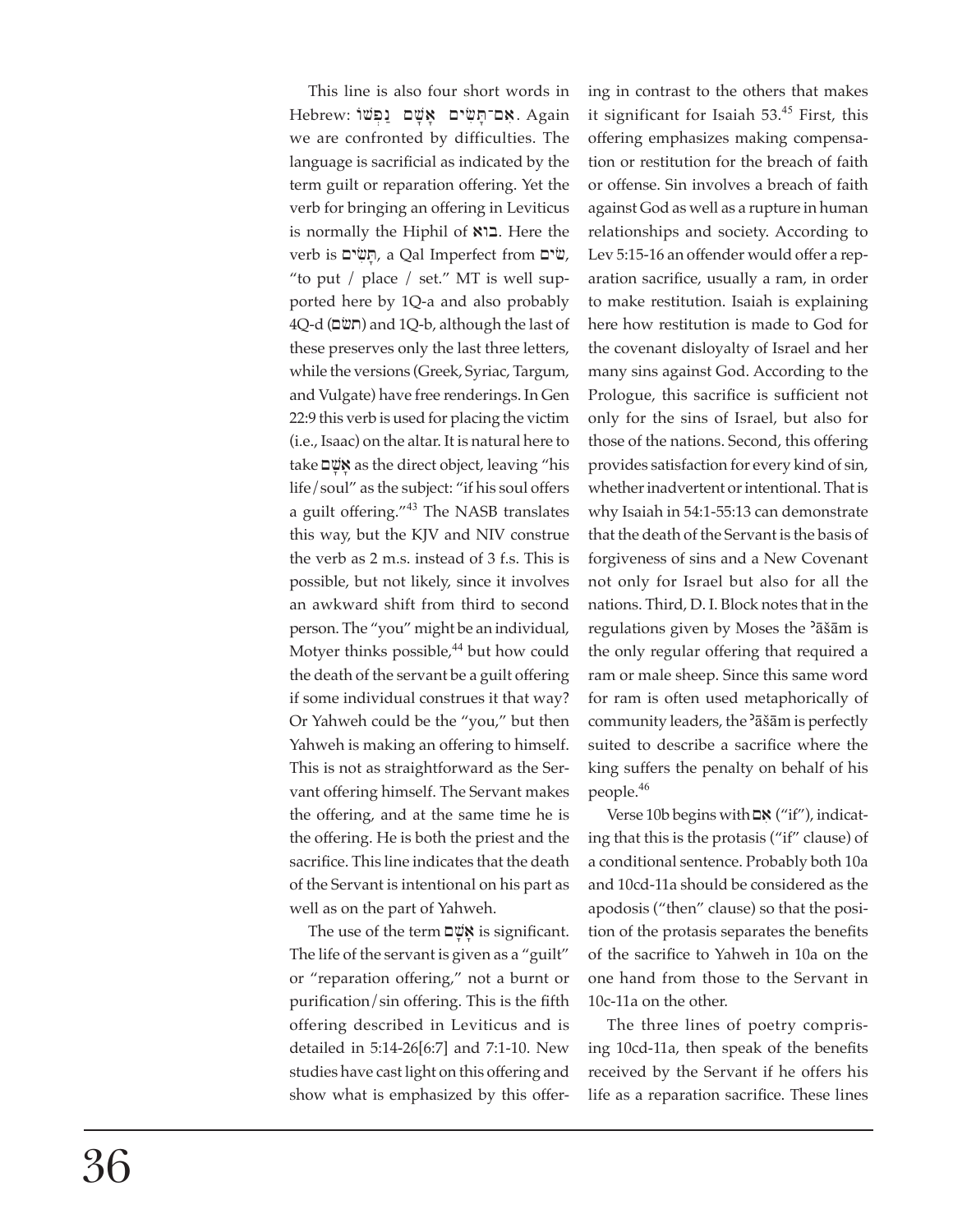contain five short sentences that are simple and straightforward apart from one problem in the textual transmission of v. 11a. There the first verb "he will see" has no object in the Masoretic Text which is supported by the first and second century Greek revisions of Aquila, Symmachus and Theodotion $47$  as well as the Vulgate, the Syriac, and the Aramaic Targum. Although this support seems strong, diverse, and earlier, witnesses such as the Septuagint, 1Q-a, 1Q-b, and 4Q-d have the word "אור, "light" after the verb. Since the reading in the Masoretic Text may well be due to a scribal error or even a correction motivated by theology, the reading "light" is superior both in view of its textual witnesses and in terms of transcriptional probabilities.<sup>48</sup> The original text of Isaiah, then, is almost certainly "he will see light."

Among the benefits given to the Servant for his atoning death is no less than resurrection. "There is no doubt," says C. Westermann, "that God's act of restoring the Servant, the latter's exaltation, is an act done upon him after his death and on the far side of the grave." $49$  This must be the meaning of "he will see offspring, he will prolong his days" granted this context and comes to clearest expression in the fourth sentence: "after the painful toil of his soul he will see light." The expression "to see light" generally refers to some kind of renewal or restoration. When the context is (the death of) exile (Isa 9:1) or physical death (Ps 36:10[9], Job 33:28), a restoration to life is indicated. The prepositional phrase נֵעֲמַל נַפְשׁוֹ may be translated "after his life's painful work" or "because of his life's painful work." The context here is closest to that of Isa 9:1[9:2] where "they have seen a great light" is connected to 8:20[9:1] and indicates a restoration *after*

the darkness and death of exile, hence the first option is to be preferred.

So the Servant conquers death and lives again. Verse 10c speaks about seeing offspring in the context of a long life. This contrasts with verse 8 where the Servant seemed doomed not to have any offspring at all because of an early, untimely death. Yet just as parents give life to others in offspring, so the Servant gives life to others who can be considered his offspring. The background to this text and, indeed, to all of Isaiah 40-55 are the covenant promises to Abraham in Genesis 12, 15, and  $17<sup>50</sup>$  It is fundamental to the correct interpretation of the text. God's plan and purpose was to choose Abraham and his family as a means of bringing blessing to all the nations. The fivefold repetition of the word "blessing" in Gen 12:1-3 matches the fivefold use of the word "curse" from Gen 1-11 (3:14; 3:17; 4:11; 5:29; 9:25). This promise of seed or descendants seems in great danger of being broken and unfulfilled as the judgment passages of Isaiah reduce Israel to a tenth, and then even the tenth is greatly wasted (Isa 6:13). Yet vv. 11-12 speak of many who will benefit from the Servant's life work. The first will be Israel, but the nations will also be included as is  $clear from the fact that the many (רַבִ'ּ֡$ in 11b, 12a and 12e explicates the many in 52:14a and 15a, who are the nations.<sup>51</sup> The inclusion of the nations is clearly stated in 49:6 and many parts of the Servant Songs. Isaiah has a special way of bringing this out because the Servant who is the figure towering over 40-55 spawns the servants in 54:17 (cf. 54:13). Even more astonishing is 56:6 which makes plain that individuals from the nations are included as the servants of the Lord (cf. 66:21). Then in 63:17 the watchman on the walls of Zion prays for God to show mercy on his ser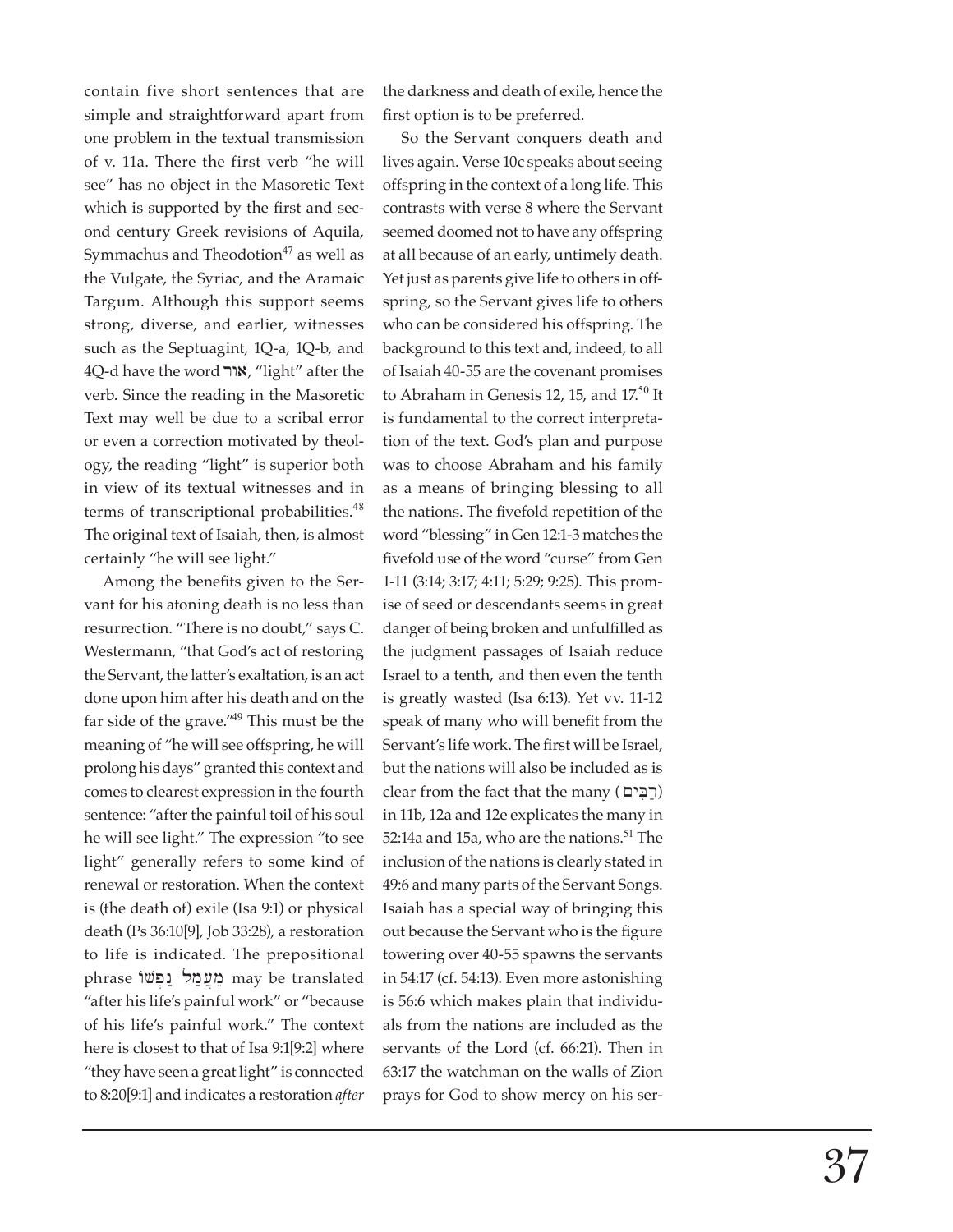vants. This prayer is answered in prospect in Isaiah 65 as we see the blessings to be poured out on the servants of the Lord (65:8, 9, 13 (*ter*), 14).

Satisfaction comes from a long life with many offspring. This is true of the Servant. He will live a long life, and "the will of Yahweh will prosper by his hand" (53:10d). The noun חֻפֵּץ can mean "delight" or "(good) pleasure," and this statement is sometimes rendered "the (good) pleasure of the Lord shall prosper in his hand" (KJV, NASB). Yet especially in Isaiah 40-55, the term refers to God's plan or will to be accomplished, first through Cyrus in releasing his people from Babylon (44:28; 46:10; 48:14) and now through his Servant in redeeming his people from their sins.<sup>52</sup> The divine intention, plan, and will of God for the servant has been delineated clearly in the First and Second Servant Songs. Isaiah 42:4 declares, "he will not falter or be discouraged till he establishes justice on earth. In his law [Torah] the islands will put their hope" (NIV). The vision in Isaiah 2 of the nations streaming to Zion to receive instruction or Torah from Yahweh is to be accomplished by Zion's King according to 42:4 as the instructions for the King in Deut 17:14-20 and the fulfilment of them by means of the Davidic Covenant (2 Sam 7:19) would lead us to expect. Isaiah 49:6 expands on God's plan for the Servant: "It is too small a thing for you to be my servant to restore the tribes of Jacob and bring back those of Israel I have kept. I will also make you a light for the Gentiles, that you may bring my salvation to the ends of the earth" (NIV).

The Servant's job or task is described in 49:8. "He will be a covenant for the people. He will restore the land, he will apportion out desolate inheritances, he will announce to the captives to come out of exile." Where do these images come from? If we stop for a moment and think carefully, we will see that this is exactly the work God gave Joshua to do at the time of the Exodus when he brought the people out of Egypt into Canaan, the land promised to the Israelites. His job was to restore the land once belonging to Abraham, to Isaac, and to Jacob back to Israel. His job was to apportion to them each an inheritance in the land. His job was to free the captives from Egypt by bringing them into the freedom of the land of Canaan. We see then, that the Servant is a greater Joshua, a new Joshua, who is bringing about a greater Exodus, a new Exodus. Micah, another prophet, speaks in exactly the same way. "As in the days when you came out of Egypt, I will show them my wonders" (Mic 7:15). This is also a clear promise of a new Exodus. What kind of Exodus will it be? "Who is a God like you?" asks Micah three verses later, "who pardons sin and forgives the transgression?" The deliverance has to do with sin. Later he makes this even clearer. "You will hurl all our iniquities into the depths of the sea" (7:19). In the first Exodus, God cast the chariots of the Egyptians into the sea. With the work of the Servant, who is also called Joshua, or Jesus in Greek, he will cast the wrongdoings of our broken relationship with God to the bottom of the sea and bring us into the land of a restored relationship with our Creator.

So the Servant cannot be confused with Israel; he is the new Joshua who brings to completion the new Exodus.<sup>53</sup> "Why then is he called Israel?" asks H. Blocher in his study of the Servant Songs. His answer is so crucial to the understanding of the atonement in Isa 53 it must be cited in full: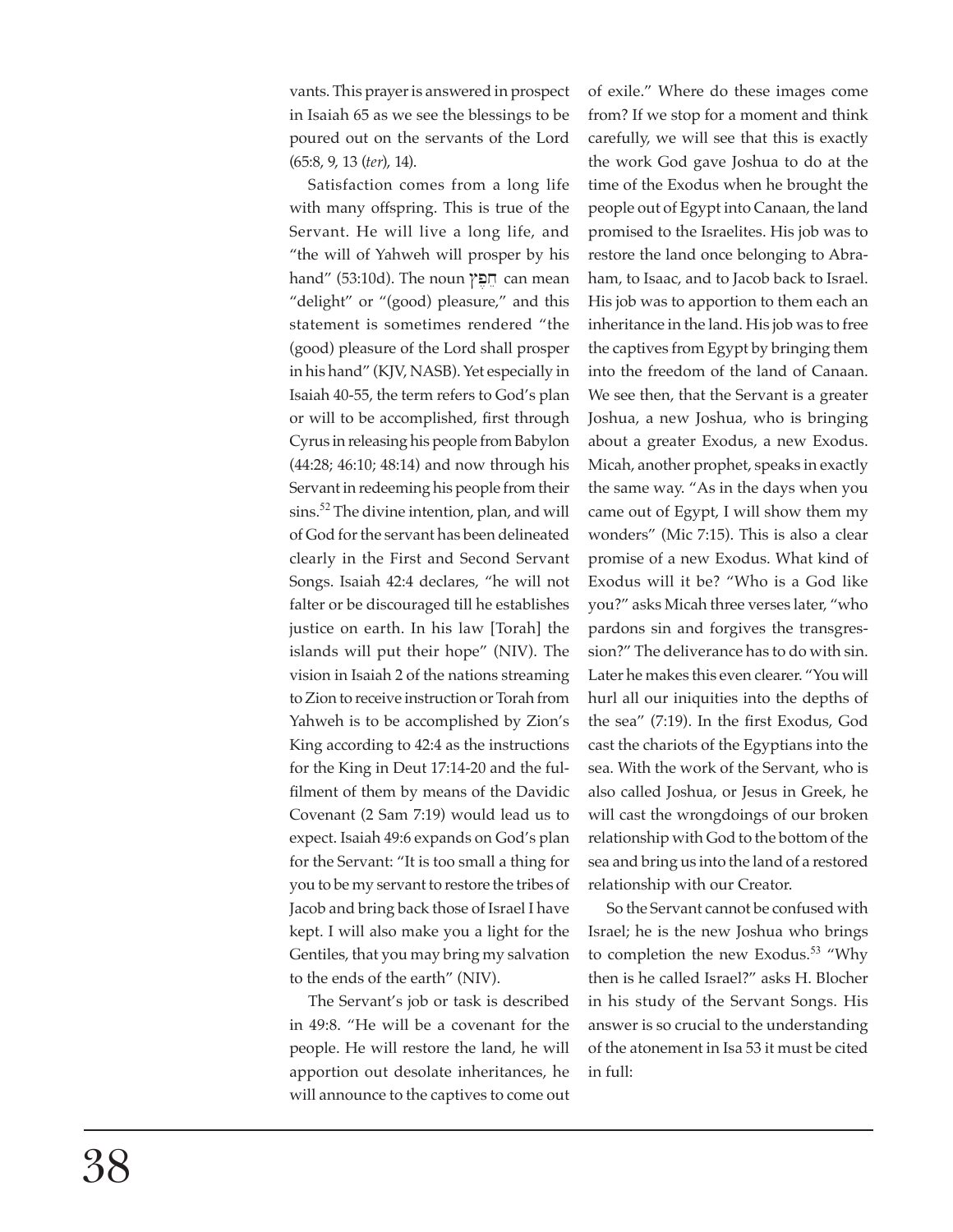There are two biblical concepts which can help us to understand the strange relationship of the Servant to the people, his bearing their name while being distinct from them. The first is that of headship—covenantal headship. Many scholars today think that what they call "corporate personality" is the key to Hebrew mentality. It is much better to recognize that this is not just a structure of Hebrew mentality, but the teaching of Scripture. Men are not merely individuals, added to one another yet independent of each other. No man is an island. We really belong together… God has created us in communities which must not be thought of as accidental groupings of self-contained units. Communities and the bonds that bind us are essential dimensions of human life. A community has a real unity which is expressed in its head. This applies especially to covenant communities. God's covenant with Adam and thus with the whole human race; God's covenant with Abraham and with Moses and thus with Israel; a man's marriage covenant with a woman too: all exhibit the same structure. They institute headed communities. The head sums up or represents the whole, yet it cannot be mistaken for the body, not even in a kind of vague<br>fluid dialectic between the two. It is the head, not the body. And yet, at the same time, the body is nothing without the head, and the head truly expresses the body. Now the Servant seems to be the head of Israel, the head of that community which he is to redeem and restore.

 The second concept is what is known as Delitzsch's pyramid. Franz Delitzsch was not an ancient Egyptian Pharoah but a German evangelical scholar in the nineteenth century. He showed from the Bible that as the history of salvation proceeds, the scope of God's redemptive dealings with man seems to grow narrower and narrower. God starts, as it were, with the whole human race, fi rst at the time of Adam, and then again after the Flood. Then one line of the human race is chosen: God makes his covenant with Abraham and his descendants. But he does not make it with all Abraham's

descendants: only Isaac and his line are chosen—Isaac, not Ishmael. Even among Isaac's children, only one Jacob, not Esau, is chosen. And then, getting narrower, the prophets make it clear that not all those who descend from Israel (Jacob) are truly Israel. Only a remnant will inherit the promise. But where is this remnant when we look for it. When God looks for a man to intervene and establish justice in the land he finds none (Isa 59:16, Ezek 22:30). Ultimately only one person remains after the sifting process, only one is truly Israel, in whom God is glori fied. And he said so. He said quite clearly, "I am the true Israel." He used the Old Testament's most common symbol for Israel; the vine: "I am the true vine" (John 15:1ff.; cf. Ps. 80:8-16; Is. 5:1-7; Je. 2:21; 6:9; Ho. 10:1; see also Mt. 21:33-43 and parallels). In him, the pyramid reaches its apex.

 The lines, however, do not stop there. Starting from Christ, there is a symmetrical broadening. In him, the true Israel, the true vine, are the branches which feed on his life and are purified by him. Those who find salvation in him inherit the promise which belongs to the true remnant. To them also, in a secondary sense, the name Israel truly belongs (Rom 9:6-8; Gal. 3:6-9; 6:15, 16; Phil. 3:3). All the Gentiles who have faith in Christ are incorporated into this community. So this new Israel, the Israel of God, is a new humanity, spreading over the whole earth. As the Second Song puts it, the Servant is to be a "light to the nations, that my salvation may reach to the end of the earth". What a perfect geometry in God's plan!<sup>54</sup>

The plan and will of the Lord for the Servant, then, resolves the issue of the broken covenant between God and Israel made at Sinai, and moreover, brings to ful filment the divine promises to Abraham which are now to be accomplished in and through the Davidic King.

Isaiah 54 and 55 show a New Covenant issuing from the sacrificial death of the Servant. The theme of chapter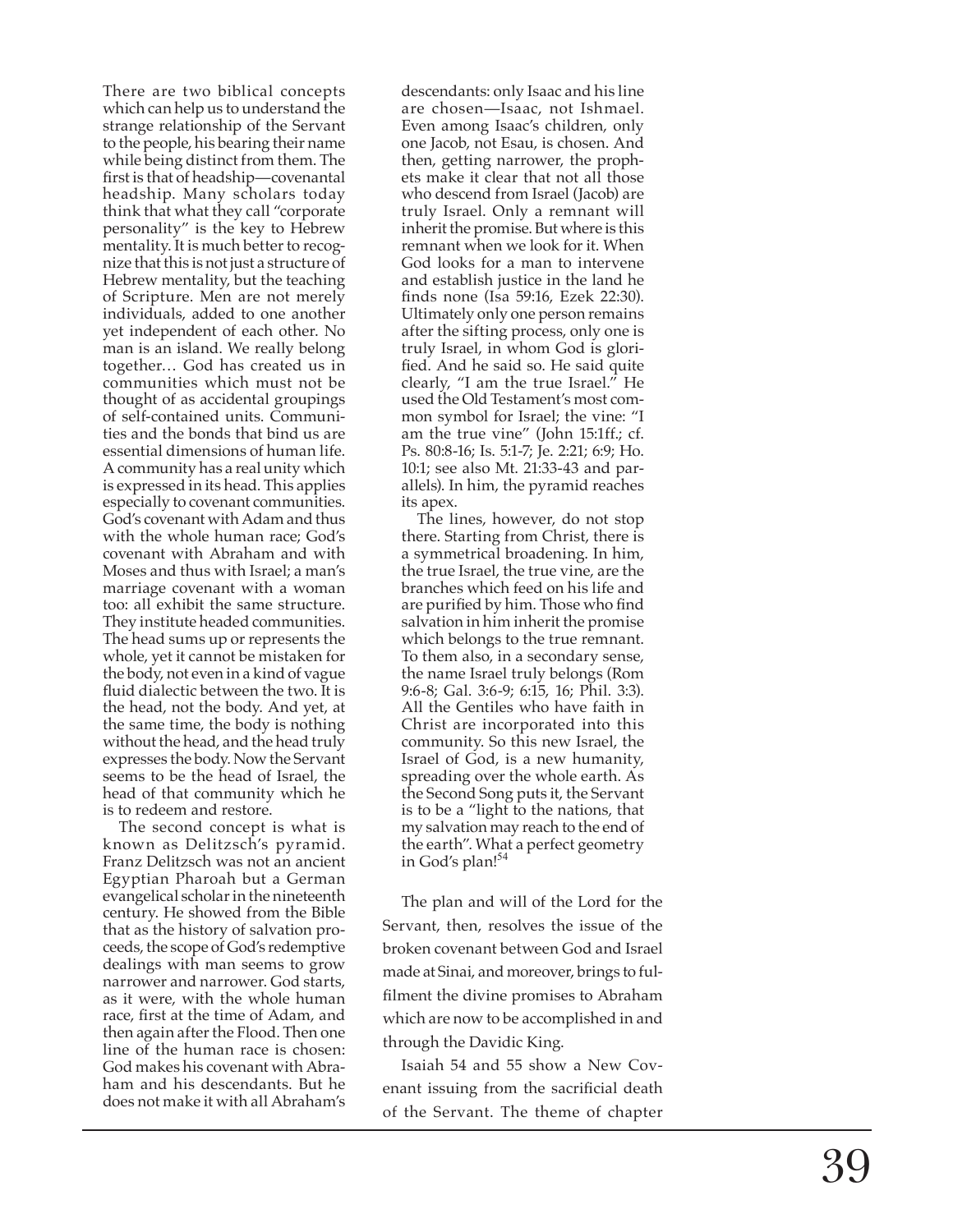54 is bringing back the exiles, bringing about reconciliation between God and his people, restoring the covenant relationship, and rebuilding Zion since the city of God in terms of people has been so decimated. What ties together the diverse paragraphs and sections is a metaphor in which the people of God are represented as a woman. In verses 1-3 the people of God are pictured as a barren woman who now has more children than the married woman. In verses 4-10 the people of God are portrayed as a deserted wife, someone who has long borne the reproach of widowhood, but who is now reconciled and married to her Creator God. Included in this section is a comparison of the promise of the New Covenant to the promise of the Noahic Covenant—just as God promised that never again would he judge by a flood, so now he promises never again to be angry with his people. Finally, in verses 11-17, the woman is the City of Zion, lashed by storms, but now fortified by redoubtable foundations and battlements and rebuilt with stunning precious jewels and stones. Thus, in the brief span of 17 verses, this New Covenant is in some way either compared or correlated and linked to all of the previous major covenants in the Bible: the barren woman represents the Abrahamic Covenant, the deserted wife the Mosaic Covenant, and the storm-lashed City of Zion the Davidic Covenant.<sup>55</sup>

It is important to realize that these are not digressions in explaining the last stanza of Isaiah 53. Isaiah's Hebrew patterns of thought follow a cyclical and recursive treatment of themes and topics rather than the Aristotelian rectilinear mode of discourse so entrenched in our culture from our Greco-Roman heritage. As a result, the explanation of the text of Isaiah 53 must tie together the passages in the cycles treating the same topics. This is the only accurate and effective way to explain all that is meant in the statement "the will of the Lord will advance successfully by his hand" in Isa 53:10d which is now a shorthand reference to these other treatments.

Lines 11b-12f now detail the benefits of the Servant's death given to others who are simply referred to as "the many" (11b, 12a, 12e). Again we cannot shrink from the problems in the text if we are to gain a full-orbed understanding of the Servant's work.

Two problems in textual transmission in v. 12 can be handled quickly. First, in v. 12e I have translated "and he bore the *sins* of many." The plural המאי is supported by the Dead Sea Scrolls (1Q-a, 1Q-b, 4Q-d), the Septuagint, Symmachus, the Syriac, and the Targum. The singular is only supported by our Masoretic Text and the Vulgate, where it seems to be an assimilation to the singular of vv. 6 and 8. Clearly the reading in MT is secondary.

In the next line, 12f the original text is probably ולפְשִׁעֵיהָם ("for their transgressions") rather than MT יַלֲפֹּשֶׁעָים ("for their transgressors"). The former reading is supported again by the three Dead Sea Scrolls and the Septuagint, while the latter by the Vulgate and the three Jewish Revisors, Aquila, Symmachus, and Theodotion. The text of MT may be explained as an assimilation to  $\Box$ פֿשׁע correction motivated theologically. The standard construction in Hebrew for the verb is "פגע בא ל $\gamma$ " meaning to entreat someone (x) with respect to something (y). Thus יִלְפְשָׁעֵיהָם fits the construction that is normal, while the phrase יִלְפֹּשֶׁעָים is anomalous in the Hebrew Bible.

A major misunderstanding of v. 12,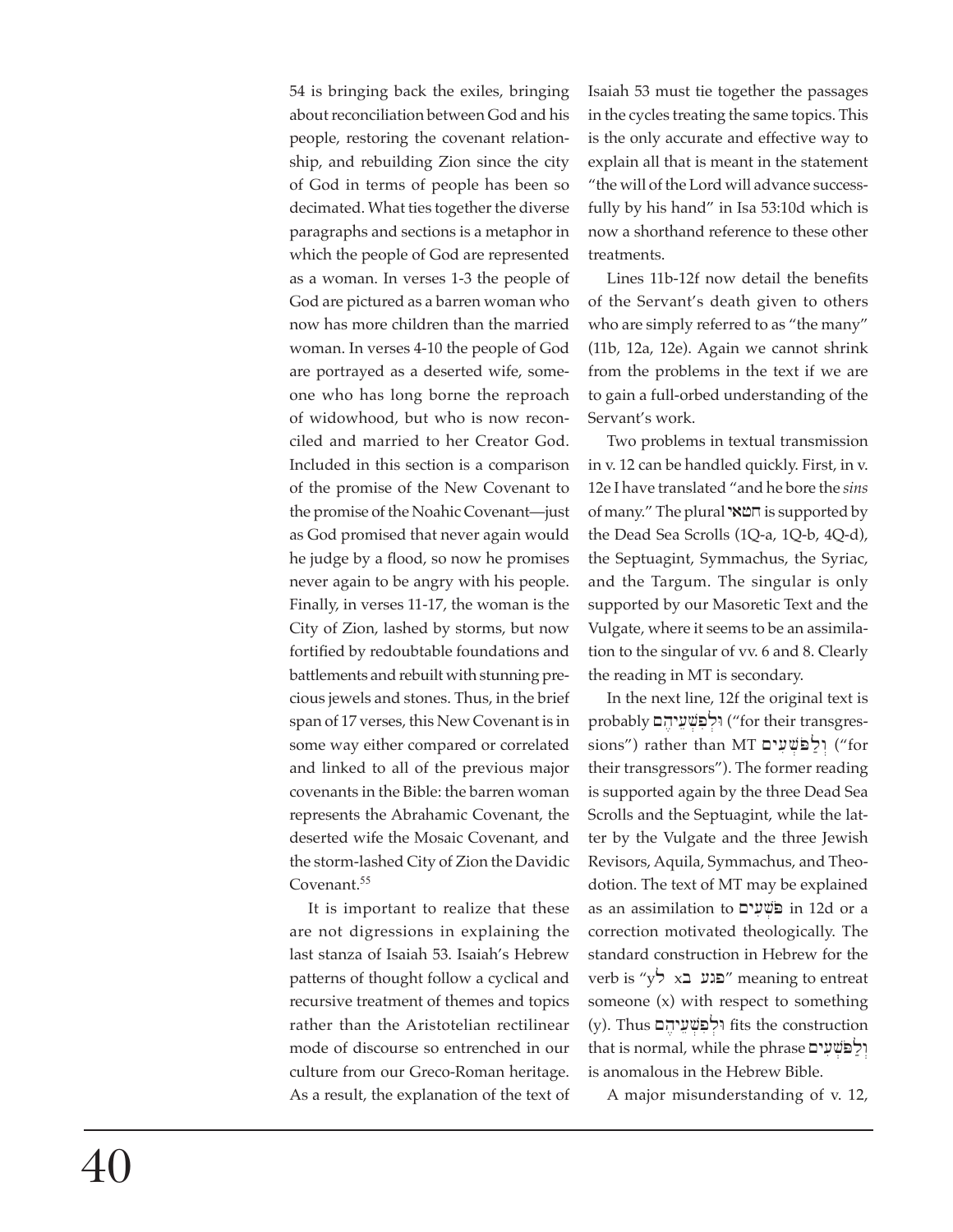however, is due to bad exegesis persisting in the Christian tradition. The meaning is obscured by most modern translations; the KJV, NASB, and NIV are all basically the same: "therefore I will divide him a portion with the great and he shall divide the spoil with the strong." The word being rendered "great" is .רַבִּים. Exactly the same term is also found in 11b and 12e where all translate by "many" in English. Why, then, should it be translated "great" here in 12a? Probably because the term in the  $\lim$ יצומים and the with whis has w common equivalent in English for this is "strong." Hence "great" is chosen for to make the parallelism work. But the Hebrew term עֲצוּמִים could also be translated "the numerous." The root can mean either "to be many" or "to be mighty." The relationship between these two meanings is obvious: strength comes from numbers. Amos 5:12 and Prov 7:26 are excellent examples where הַבִּים and we paired in synonymous lines, and the clear meaning is "the many" and "the numerous." It is interesting to note that "great" is not a common meaning for  $\Xi$  $\Xi$  and  $t$ that often יְבוּלִים is paired with  $y$ עצוּמִים when the meanings "great" and "mighty" should be selected (e.g., Deut 9:1; 11:23; Josh 23:9). A better approach, then, is to give רַבִּים the same value it has in 11b and 12e, i.e., "many," and then maintain the parallelism by translating עֲצוּמִים "numerous."<sup>56</sup> We can then translate as follows: "therefore I will divide for him a portion among the many and he will share spoils with the numerous." Not only does this translation preserve a consistent value for רַבִּים from 11b through 12a and 12e, but also preserves a consistency of thought: this section begins in 11c focused on the relationship of the one and the many and ends in 12ef in the same way.

It is this same relationship that is being pursued in 12a and b. In fact, there may be a chiastic structure. The section begins and ends by stating that the one bore the sins of the many, and the middle affirms that the many receive the spoils of the victory of the one. Here Isaiah draws out the relationship between the one and the many, between the king and his people, and shows that the work of the Servant is to justify the many, to bring them into a right relationship to God.

Central to the last section, 11b-12f, describing benefits of the Servant's death is the corporate solidarity of the one and the many, which it turns out, is the relation ship of the king and priest to his people. Here the priestly picture from the first stanza and the kingly role of the servant from the second stanza come together. First, according to the bookends in 11bc and 12ef, the one has born the misdeeds  $\left( \frac{\epsilon_{\bar{a}}}{\bar{a}} \right)$  and sins ( $\epsilon_{\bar{a}}$ ) and sins  $(h\bar{e}t^2, 12e)$  of the many. All the major words for sin in the Old Testament are here in the plural, showing that the sacrificial death of the Servant is all-encompassing, effectively compensating for the guilt of the many. Moreover the Servant renders the verdict "not guilty" for the many. From a negative perspective, the many are acquitted; from a positive perspective, the many are reckoned as righteous. The statements in Isa 53 assume the corporate solidarity of king and people. Why should the king not fight the battle for and on behalf of his people? Since the Enlightenment Period, various voices have complained that the one bearing the guilt of others is immoral. In America, a worldview derived from the Enlightment has idolized a rugged individualism and fails to think in terms of corporate categories. And it is this worldview that fails the test of morality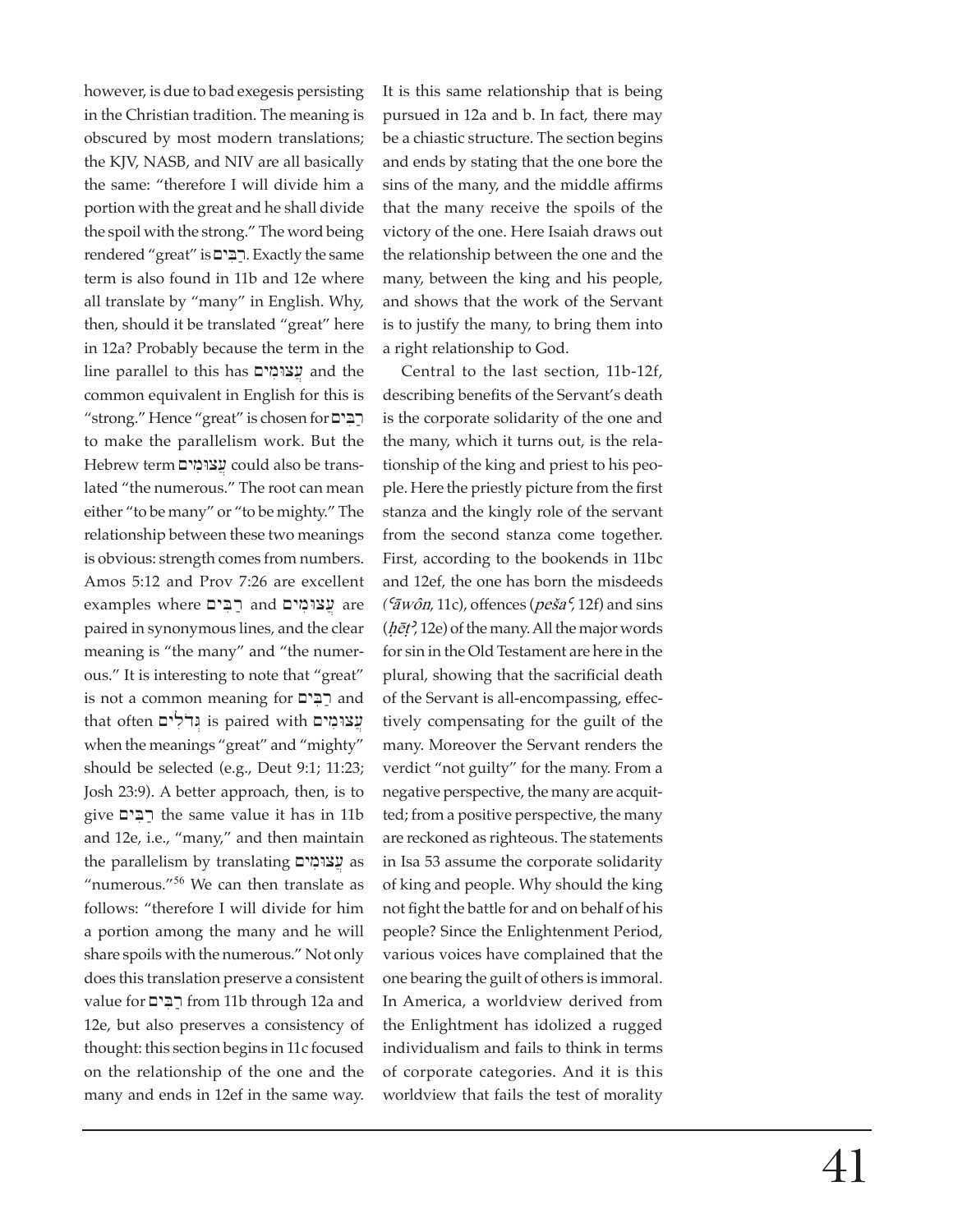when offence is taken at the teaching on penal substitution in this text.

Second, according to 12ab, God shares the Servant's victory among the many and the servant himself distributes spoils with the many. Thus the many share the the triumph and victory of the one: healing, peace or reconciliation, righteousness, and resurrection. There can be no doubt that it is this text that is the foundation of Paul's teaching in Rom 5:12-21 where the central thought is also the one and the many in the same way that we see in Isaiah 53. Specific reasons given in the text as to what act of the one made possible such a victory for the Servant and for those associated with him is that he bared his soul to the point of death and was counted as an offender (12cd). Those who do not understand why death is the penalty required to make restitution have not understood from the first pages of the Scriptures that disloyalty in a covenant relationship results in death. This is what the fivefold curse of Genesis 1-11 makes plain. And the fivefold blessing of Abraham's family, coming now through the King of Israel, will remove this curse and bring salvation for both Israel and the world.<sup>57</sup>

The prepositional phrase בִּדְעָתוֹ, "by his knowledge" is connected by the accents in MT to 11b and not to 11a as in the Septuagint and modern printed Hebrew Bibles.<sup>58</sup> The spacing in 1Q-a and 4Q-d supports this division of the text in MT while 1Q-b has a lacuna and so cannot attest either way to this issue. The uncials of the Vulgate and Jerome's Com mentary on Isaiah also support this interpretation. So exegesis and translations following our modern printed Hebrew texts should be disregarded. In addition, the division of the stichometry adopted here results in 11a and b matching in line length, whereas

the alternate approach creates problems for analysis of the poetic structure.<sup>59</sup> The third m.s. pronominal suffix may be interpreted in two ways: "by his knowledge" or "by knowledge of him." If the first is intended, then Isaiah is saying that by means of the knowledge possessed by the servant, he succeeds in justifying the many. This knowledge is the knowledge he has of God and his ways. In this text we see that instead of paying back evil with evil, he bears the evil of others paid to him and gives only love in return. It is this knowledge or way that justifies the many. Or it could mean by knowing him. That is, if we by faith come to know him, we become part of the community, part of his offspring who are justified so that our sins are exchanged for his long life and success in advancing the will of God. Either statement is true according to teaching elsewhere in Scripture. The first meaning is probably what Isaiah had in mind. In the Third Servant Song, the Servant learns morning by morning and this knowledge results in him giving his body, his back and his cheeks to those who mistreat him, and trusting the results to the Lord (Isa 50:4-9).

R. N. Whybray has argued that it is a heinous crime for the wicked to be justified by exploiting to the full the statement in Exod 23:7 where Yahweh says, "I will not justify the wicked." Whybray concludes, "it is clear that such an action would never be performed or approved by God."<sup>60</sup> Apparently in the Fourth Servant Song this is exactly what Yahweh does and it is precisely because of the suffering Servant! The Servant entreats God on behalf of the many, bears their penalty, and offers him self as a restitution sacrifice—vicarious suffering is the only way to resolve this dilemma!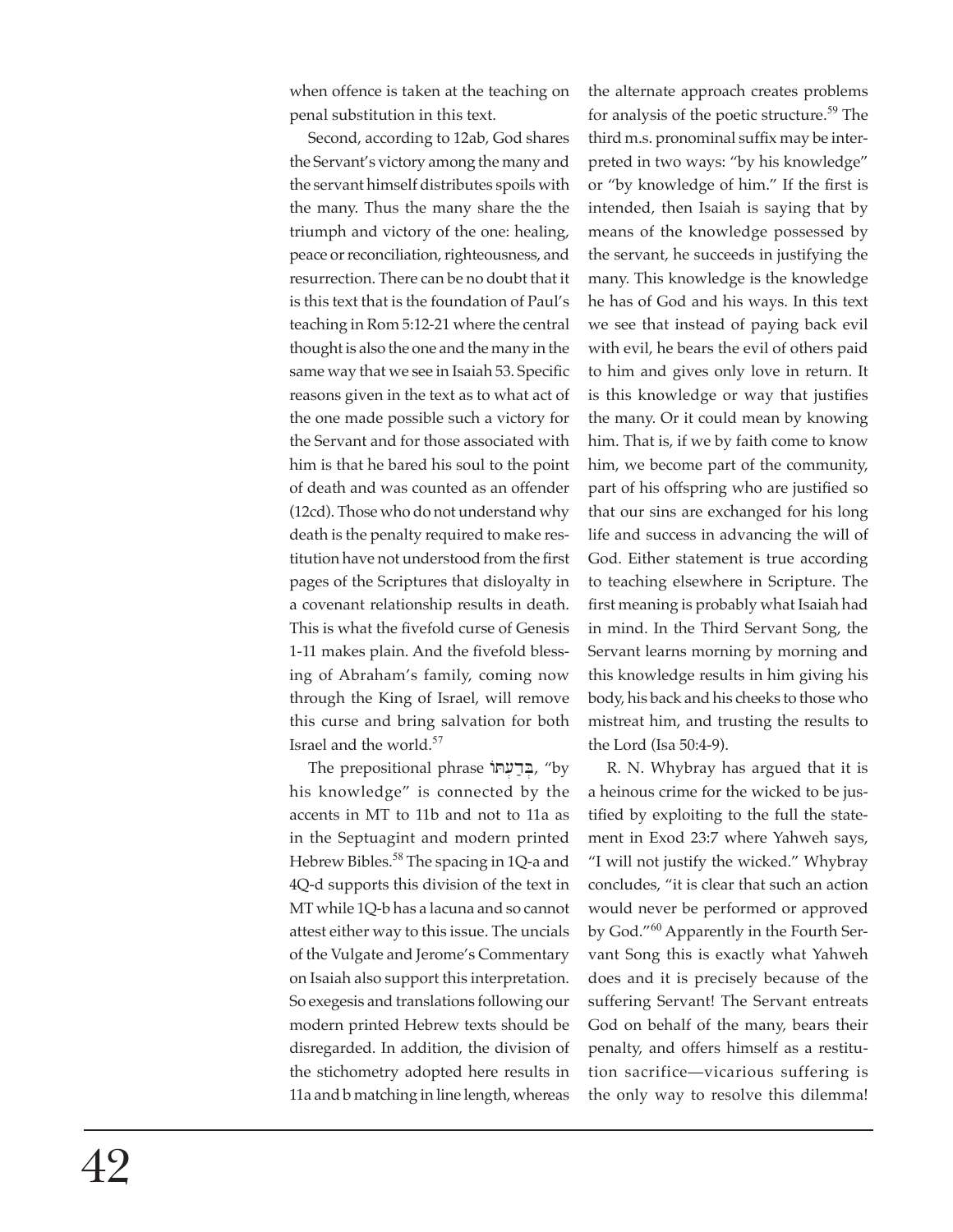#### **Conclusion**

The "atonement theory"—to employ an anachronistic term—provided by Isaiah's depiction of the work of the Servant in the Fourth Servant Song is multifaceted and variegated. The Servant is a figure both Davidic and royal. He is Israel and he restores Israel (Isa 49:5). He endures enormous suffering as evil is heaped upon him by his own people and by the world. But the description is more specific than this generality. He dies as a *restitution sacrifice* to pay the penalty for the offenses, sins, and transgressions of the many.<sup>61</sup> This brings the forgiveness of sins and a right relationship to God. This brings reconciliation with God resulting in a new, everlasting covenant of peace where faithful loyal love and obedience are maintained in our relationship to God. This also brings redemption in that just as the Exodus delivered Israel from years of slavery to Egypt, so the new Exodus delivers the many from bondage to sin. The Servant is not only the sacrifice, he is also the priest (also clearly expressed in Jer 30:21). He makes the offering. Moreover, he is a super-High Priest. The High Priest sprinkles only Israel, but this priest sprinkles the nations who are also included in the many. His ultimate anointing leads to an ultimate sprinkling on an ultimate day of atonement! And as King, the Servant fights the battle for his people and wins. He conquers not only their sin, but death itself. The many share in the victory of the one just as the one has borne the sins of the many. The broken Mosaic Covenant is replaced by a New Covenant in which all the promises of the Abrahamic and Davidic Covenants come to fruition and fulfillment.<sup>62</sup> The Servant does for the nation what it could not do for itself and at the same time brings blessing

to all the nations.

#### ENDNOTES

<sup>1</sup>I acknowledge with gratitude Daniel I. Block, Stephen G. Dempster, John Meade, Jim Rairick, and Jason Parry for constructive criticism of earlier drafts. They not only rescued me from many mistakes, but stimulated my thinking in significant ways.

<sup>2</sup>The four songs were demarcated and labelled by Bernhard Duhm, *Das Buch Jesaja* (Göttingen: Vandenhoeck & Ruprecht, 1892): 42:1-9, 49:1-13, 50:4-9, 52:13- 53:12.

<sup>3</sup>A notable exception is the commentary by Motyer.

<sup>4</sup>The major recursive sections of Isaiah may be roughly delineated as follows:

The Book of Isaiah: From Zion in the Old Creation to Zion in the New

(1) The Judgment and Transformation of Zion Part 1  $(1:2-2:5)$ (2) The Judgment and Transformation of Zion Part 2  $(2:6-4:6)$ (3) The Judgment of the Vineyard and Immanuel (5:1-12:6) (4) The City of Man versus the City of God (13:1-27:13) (5) Trusting the Nations versus Trusting the Word of Yahweh (28:1-37:38) (6) Comfort and Redemption for Zion and the World (38:1-55:13) (7) Keeping Sabbath in the New Creation (56:1-66:24)

 This outline is indebted in part to J. Alec Motyer. Discourse grammar markers demand a major break between 37:38 and 38:1 which considerations of space do not permit to be set forth here.

<sup>5</sup>See Thomas L. Leclerc, *Yahweh is Exalted in Justice: Solidarity and Conflict in Isaiah* (Minneapolis: Fortress Press, 2001) and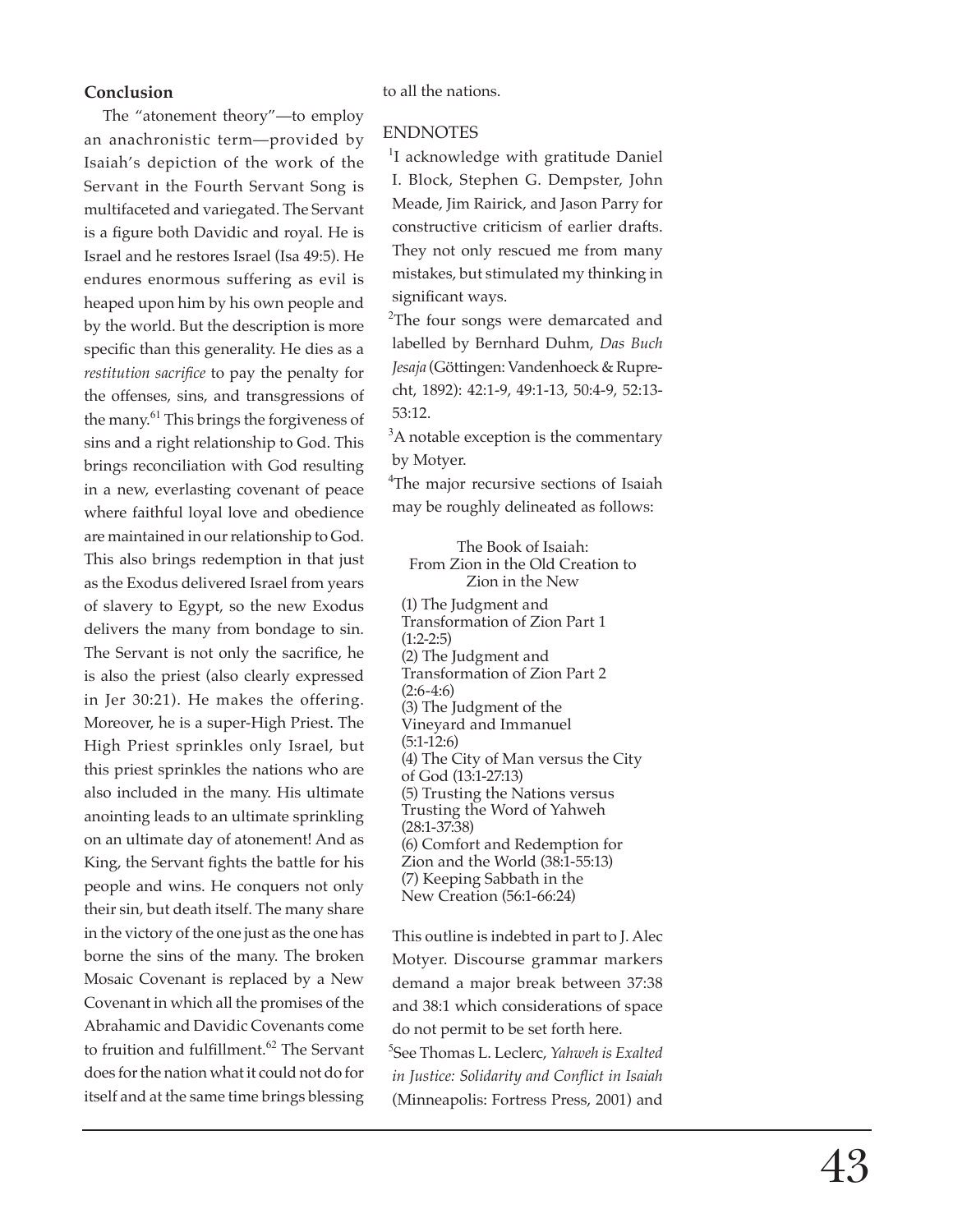especially, Peter J. Gentry, "Speaking the Truth in Love (Eph 4:15): Life in the New Covenant Community," *The Southern Baptist Journal of Theology* 10, no. 2 (2006): 70-87.

<sup>6</sup>See J. Alec Motyer, *The Prophecy of Isaiah: An Introduction and Commentary* (Downers Grove: InterVarsity, 1993) and idem, *Isaiah: An Introduction and Commentary* (Tyndale Old Testament Commentaries; Downers Grove: InterVarsity, 1999).

<sup>7</sup>For a discussion of Exodus language and themes in Isaiah see Bernhard W. Anderson, "Exodus Typology in Second Isaiah," in *Israel's Prophetic Heritage: Essays in Honor of James Muilenburg* (ed. Bernhard W. Anderson and Walter Harrelson; New York: Harper, 1962), 177-95.

<sup>8</sup>The vision in Zech 5:5-11 of the woman in a basket carried by flying women back to Babylon seems to symbolize the task of removing Babylon from the people.

<sup>9</sup>See the emphasis in N. T. Wright, *Evil and the Justice of God* (Downers Grove: InterVarsity, 2006) that the Bible is more about what God does in response to evil than a description of its origins.

- 10The root is **ואל.** Psalm 130:8 speaks of redeeming Israel from all her offense, but employs a different  $root$ , פרה ("to ransom").
- $11$ Once again I have adapted my outline from Motyer, *Isaiah*, 383.
- <sup>12</sup>See Murray Rae, "Texts in Context: Scripture in the Divine Economy," *Journal of Theological Interpretation* 1.1 (2007): 1-21, for documentation of recent discussion. His concern for a canonical interpretation is commendable, but his post-modern

solution to keep both Christians and Jews happy is implausible. Even during the last year discussion on the Internet between Christians and Jews was considerable.

- $<sup>13</sup>$ Goldingay has noted this as well in</sup> his study of Isaiah: "As is often the case, the prophet begins by hinting at something that will receive further explication" John Goldingay, *The Message of Isaiah 40-55: A Literary-Theological Com mentary* (London: T & T Clark, 2005), 492.
- <sup>14</sup>Daniel I. Block, "My Servant David: Ancient Israel's Vision of the Messiah," in *Israel's Messiah in the Bible and the Dead Sea Scrolls* (ed. Richard S. Hess and M. Daniel Carroll R. (Grand Rapids: Baker, 2003), 17-56. See also Ivan Engnell, "The 'Ebed Yahweh Songs and the Suffering Servant Messiah in 'Deutero-Isaiah'," *Bulletin of the John Rylands Library* 31 (1948): 93; and E. J. Kissane, *The Book of Isaiah: Translated from a Critically Revised Hebrew Text with Commentary* (2 vols.; Dublin: Browne and Nolan, 1943), 2:179-80.

<sup>15</sup>Motyer, *Isaiah*, 121.

<sup>16</sup>This insight I owe to Stephen Dempster.

- $^{17}$ I am painfully aware of the brevity of my statement concerning the identity of the servant in contrast to the difficulties in interpretation and the voluminous literature on this topic.
- <sup>18</sup>This division into stanzas is essentially identical to the work of Korpel and de Moor; although, I differ in many details of exegesis—see Marjo C. A. Korpel and Johannes C. de Moor, *The Structure of Clas sical Hebrew Poetry: Isaiah 40-55* (Leiden:

Brill, 1998), 545-75. Their proposed resolution of exegetical problems in 10a is not satisfactory and this led them to include 10a wrongly with Stanza 3. See discussion below for a response to them.

<sup>19</sup>Adapted from Henri Blocher, *Songs of the Servant* (London: Inter-Varsity, 1975), 61.

<sup>20</sup>Motyer, *Isaiah*, 423.

- <sup>21</sup>See S. Craig Glickman, *Knowing Christ* (Chicago: Moody, 1980), 89- 129.
- $22$ Note that the recent study of Barthélemy (see below) has not been disseminated widely in North America because it is in French. See my review of John Oswalt, *The Book of Isaiah* in *The Baptist Review of Theology* 8 (1998): 150-55.
- <sup>23</sup>S. Lewis Johnson, Jr., "Romans 5:12—An Exercise in Exegesis and Theology," in *New Dimensions in New Testament Study* (ed. Richard N. Longenecker and Merrill C. Tenney; Grand Rapids: Zondervan, 1974), 300.
- <sup>24</sup>See Dominique Barthélemy, *Critique Textuelle de l'Ancien Testament*, vol. 2, Isaïe, Jérémie, Lamentations (Göttingen: Vandenhoeck & Ruprecht, 1986).
- <sup>25</sup>Some compare the use of *nazah* to constructions with *yarah* and appeal to Ps 64:5 and 64:8 as examples where the object is omitted, but this seems weak because these are cases of gapping in Hebrew poetry. See Barthélemy, *Critique Textuelle*, 387.

<sup>26</sup>See Ibid., 385-86.

 $2^{\prime\prime}$ The closest form is the noun בְּוֹשְׁחָת ("corruption") found only in Lev 22:25.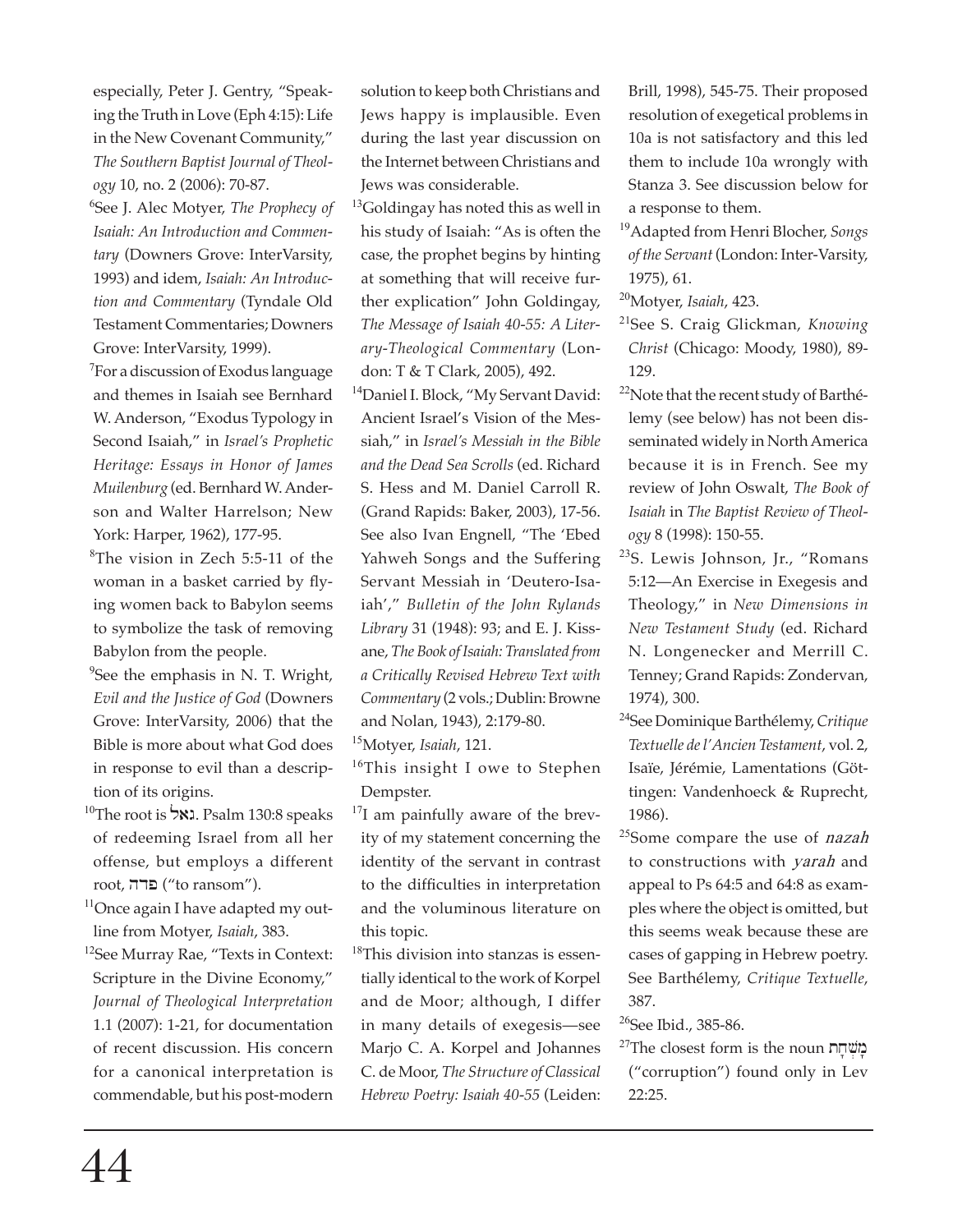<sup>28</sup>Goldingay adds significant support: "[t]he observation that, following his desolation, the servant is superhumanly anointed fits with the description of his superhuman exaltation in v. 13. The reference to anointing (mišhat) parallels the account of David's anointing as a person good in appearance and a man of [good] looks (1 Sam. 16:12- 13, 18; cf. \*Grimm/Dittert). It also again parallels Ps. 89:19-20, 50-51 [20-21, 51-52], where Yhwh's 'servant' David is 'anointed' as well as 'exalted' and his successor as Yhwh's 'servant' and 'anointed' is taunted by 'many' peoples. Further, the anointing of this servant as if he were a king parallels the designation of Cyrus as Yhwh's anointed in 45.1. Tg was not so outlandish in adding reference to Yhwh's anointing in 52.13 as at 42.1" (Goldingay, *Isaiah 40-55*, 491).

<sup>29</sup>Another recent scholar who maintains the traditional view is Klaus Baltzer, *Deutero-Isaiah: A Commentary on Isaiah 40-55* (Hermeneia; Minneapolis: Fortress, 2001). He renders the word "maltreated" and proposes in a critical note reading nמוֹשֵׁחַת on the basis of one manuscript or מִשְׁחַת as in the Babylonian Tradition (see p. 392). In terms of principles of textual criticism, the appeal to one medieval manuscript (Kennicott MS 612) is ludicrous. The form given by Kennicott is unvocalized and probably is a plene spelling for the form in the Babylonian Tradition (see B. Kennicott, *Vetus Testamentum Hebraicum cum Variis*  Lectionibus [Oxford, 1780] 2:68). The critical edition of the Babylonian

Tradition has a lacuna at Isaiah 53, see Amparo Alba Cecilia, *Biblia Babilonica: Isaias* (Madrid: CSIC, 1980). Baltzer should have consulted a better edition than *BHS*, e.g., M. H. Goshen-Gottstein, *The Book of Isaiah* (Hebrew University Bible; Jerusalem: Magnes Press, 1995). The sole support for the Babylonian Tradition is a fragment from the Cairo Genizah (Kb 13) in which a corrector has changed the vocalization to בּוֹשְׁחַת. This demonstrates an exegetical tradition within medieval Judaism more than a witness to a pristine text.

- <sup>30</sup>Jan L. Koole, *Isaiah III: Volume 2 / Isaiah 49 - 5*5 (Historical Commentary on the Old Testament; Leuven: Peeters, 1998), 269.
- <sup>31</sup>Barthélemy, *Critique Textuelle*, 388- 90. It is noteworthy that the interpretation proposed by Barthélemy and developed here is also that expounded recently by John Goldingay, *Isaiah 40-55*, 490-92, although no reference is made to Barthélemy and discussion of grammatical, lexical, and textual issues is extremely limited (these, however, are not the focus of his work).
- $32$ Again, Koole misses the import of this variant. See Jan L. Koole, *Isaiah 49 - 5*5, 269.
- $^{33}$ E.g., 65:1 cryptically expresses the idea of an offer of salvation to the nations which is developed more fully in 66:18-24 at the end of this section.
- <sup>34</sup>Although the use of "arm" or "hand" to express power is common ancient Near Eastern idiom, the ex pression "the arm of the Lord" is stereotypical of the Exodus (Exod 6,

12, 16) and later references to it (Isa 51:5, 9; 52:10).

- <sup>35</sup>See D. J. A. Clines, *I, He, We and They: A Literary Approach to Isaiah 53* (Sheffield: *JSOT*, 1976), 15.
- <sup>36</sup>Examples of kings or kingdoms pictured as majestic, stately trees: king of Israel (Ezek 17), kings of Egypt and Assyria (Ezek 31), Nebuchadnezzar of Babylon (Daniel 4:10-12). General instances: Isa 10:19 (עָץ יַעַר), cf. 10:33-34; cedars Isa 2:13; 14:08 (אָרְזִי הַלְבְנוֹן); firs Isa 14:08 (אַלוֹנֵי הַבַּשַׁן); oaks Isa 2:13 (בְּרוֹשִׁים). Not only trees as a whole represent kings or kingdoms, but also parts of trees as well: root (שֹׁרָשׁ) Isa 11:01, 10; 53:2; Dan 11:07; stem, stump (נַזַע) Isa 11:01; branch (הֹמֵר) Isa 11:01; growth (xm;c,) Jer 23:05; 33:15; Zech 3:08; 6:12 (cf. Ps 132:17); shoot (יִנִיקָה) Isa 53:2; shoot (יְנִיקָה) Ezek 17:04; shoot (נְצֶר) Isa 11:01; 14:19; Isa 7:4 השני האודים העשנים = from these two tails of smoking sticks; shade  $(22)$  Isa 30:3.
- <sup>37</sup>This paragraph summarizes the important research in M. Hengel, *Crucifi xion in the Ancient World and the Folly of the Message of the Cross* (Philadelphia: Fortress, 1977).
- <sup>38</sup>Adapted from N. T. Wright, *Follow*ing Jesus: Biblical Reflections on Dis*cipleship* (Grand Rapids: Eerdmans, 1994), 48.
- <sup>39</sup>Not "a new *creature*" or even "*a* new creation," but "he / she is new creation" is what the grammar of the original text requires as the correct translation.
- $402$  Kgs 13:6 would be an example of יתּחֲלְאִים and חָטֵא from and החטי  $Chron 16:12$  shows חלה treated as a III- $\aleph$  verb.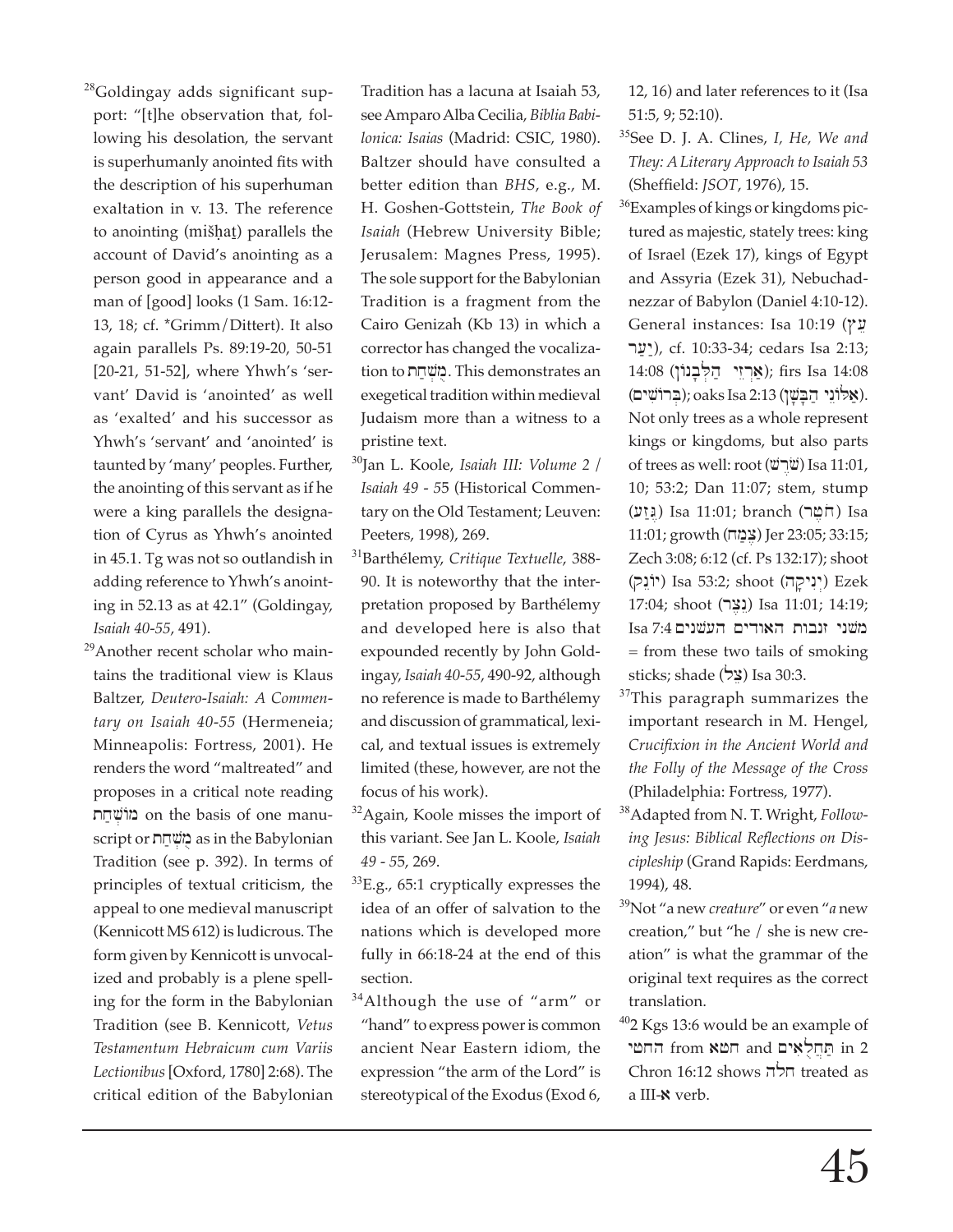- <sup>41</sup>So E. Y. Kutscher, *The Language and Linguistic Background of the Isaiah Scroll (1Q Isaa)* (Leiden: E. J. Brill, 1974), 236-37.
- <sup>42</sup>Barthélemy, *Critique Textuelle*, 400- 02.
- <sup>43</sup>*Pace* John T. Williams, "Jesus the Servant—Vicarious Sufferer: A Reappraisal," in *"You Will Be My Witnesses": A Festschrift in Honor of the Reverend Dr. Allison A. Trites on the Occasion of His Retirement* (ed. R. Glenn Wooden, Timothy R. Ashley, and Robert S. Wilson; Macon: Mercer, 2003), 53-80, this analysis of the clause by no means obliterates the aspect of vicarious suffering (see esp. p. 69).

<sup>44</sup>Motyer, *Isaiah*, 439-40.

- <sup>45</sup>See John E. Hartley, *Leviticus* (Word Biblical Commentary 4; Dallas: Word, 1992), 72-86; Jacob Milgrom, *Leviticus 1-16* (Anchor Bible 3; New York: Doubleday, 1991), 319-78; idem, *Leviticus: A Book of Ritual and Ethics* (Minneapolis: Fortress, 2004), 46-61, G. J. Wenham, *The Book of Leviticus* (New International Commentary on the Old Testament; Grand Rapids: Eerdmans, 1979), 103-12.
- <sup>46</sup>The following instances of "ram" ('ayil) as a metaphor for a community leader are listed by Block: Exod 15:5; 2 Kgs 24:15; Jer 25:34; Ezek 17:13; 30:13; 31:11, 14; 32:21; 39:18. See Block, "My Servant David," 51-52 and n. 150. Block, however, is wrong to follow John Walton's proposal that the Mesopotamian ritual of the substitute king is the background to Isaiah 53. The situation in Isaiah 53 is completely opposite to this ritual. The Mesopotamian

ritual involves a common man who subsitutes temporarily for the king in order that evil omens and threats may fall upon the commoner instead of on the king. In Isaiah 53 the king bears the offenses, sins, and transgressions of his people. For the proposal, see John H. Walton, "The Imagery of the Substitute King Ritual in Isaiah's Fourth Servant Song," *Journal of Biblical Literature* 122 (2003): 734-43. Isaiah 53 can be better explained by appeal to the larger story of Scripture than to supposedly subtle connections to this Mesopotamian ritual. In personal communication, however, D. I. Block has convincingly suggested that Isaiah may well have intended to provide a *reversal* of the Mesopotamian pattern.

- <sup>47</sup>The attribution is based on one source, i.e., manuscript Barberini Graeci 549 in Rome, Bibl. Vat.
- <sup>48</sup>Korpel and de Moor follow A. Gelston, "Some Notes on Second Isaiah," VT (1971): 517-21, in argu- $\log$  that **X** is secondary due to either dittography or an explanatory gloss (so Korpel and de Moor, *Hebrew Poetry*, 549, n. 18). Yet surely haplography is more probable, and the appeal to a gloss no more plausible than a correction motivated theologically in MT. The external support for אור is earlier and much stronger than the evidence from the Jewish Revisors and Vulgate, Syriac and Targum. See Jan de Waard, *A Handbook on Isaiah* (Winona Lake: Eisenbrauns, 1997), 196-97.
- <sup>49</sup>Claus Westermann, *Isaiah 40-66: A Commentary* (Philadelphia: Westminster, 1969), 267.
- <sup>50</sup>Some passages in Isaiah directly related to the Abrahamic Covenant are as follows: 48:18-19; 51:2; 54:2; 60:12; 60:22; 61:9; 62:2-5; 63:16; 65:9; 65:15-16.
- <sup>51</sup>The repetition of the word "many" is one feature that ties the Prologue to the Epilogue in the chiastic structure or as an inclusio (cf. John Goldingay, *Isaiah 40-55*, 491).
- 52G. Johannes Botterweck "פְק Häpëc," *Theological Dictionary of the Old Testament* (ed. G. Johannes Botterweck and Helmer Ringgren; Grand Rapids: Eerdmans, 1986), 5:105-06.
- <sup>53</sup>Adapted from Henri Blocher, *Songs of the Servant*, 40.
- <sup>54</sup>Ibid., 40-42. For those wishing to consult Blocher's source, see F. Delitzsch, *Isaiah* (Commentary on the Old Testament in Ten Volumes by C. F. Keil and F. Delitzsch, 7; Grand Rapids: Eerdmans, 1976), 174-175, 257-258.
- <sup>55</sup>This approach to Isaiah 54 is outlined in William J. Dumbrell, *The End of the Beginning* (Homebush West: Lancer, 1985), 18.
- <sup>56</sup>I arrived at this conclusion already in 1990. It is encouraging that a recent scholarly commentary is also propounding a similar view: Koole, *Isaiah 49 - 5*5, 336-43. An earlier proponent of this view has also come to my attention: John W. Olley, "'The Many': How is Isa 53,12a To Be Understood?" Biblica 68 (1987): 330-56.
- <sup>57</sup>See H. W. Wolff, "The Kerygma of the Yahwist," *Interpretation* 20 (1966): 131-58; and N. T. Wright, *The New Testament and the People of God* (Minneapolis: Fortress, 1992), 262.